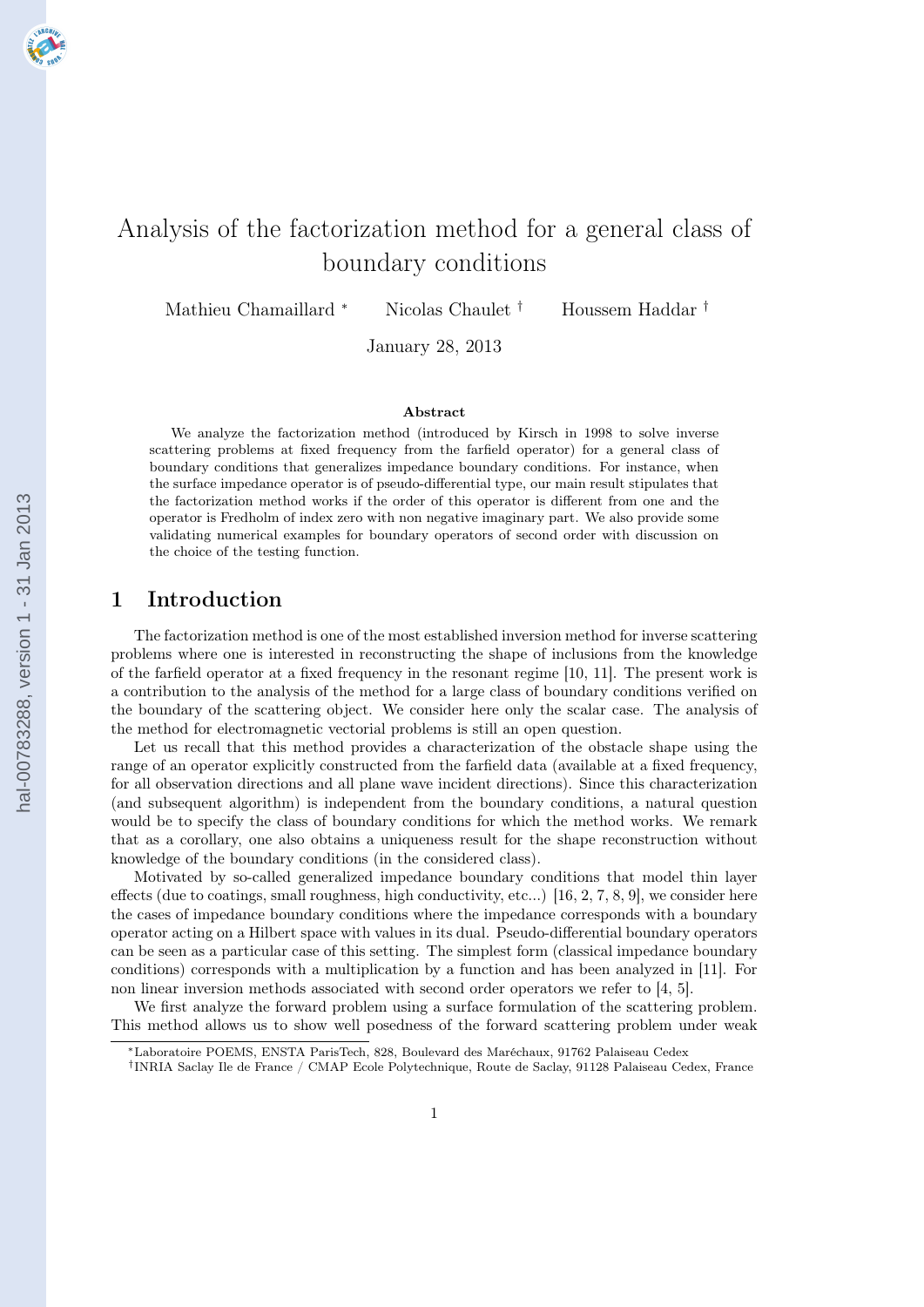<span id="page-1-0"></span>assumptions on the boundary operator. We then analyze the factorization method for this class of operators. We demonstrate in particular that the method is valid for boundary operators "of order" (if we see them as surface pseudo-differential operators) strictly less than one or strictly greater than one, which are of Fredholm type with index zero and having non negative imaginary parts. We observe that in the first case (order  $< 1$ ), the analysis of the method follows the lines of the case of classical impedance boundary conditions as in [\[11\]](#page-20-0) where the second case is rather similar to the case of Dirichlet boundary conditions. Our proof however fails in considering boundary operators of order 1 or mixtures of operators of order less than one and operators of order greater than one. We faced here the same difficulty as one encounters in trying to answer the open question related to the factorization method for obstacles with mixture of Neumann and Dirichlet boundary conditions.

For the numerical two dimensional tests, we relied on the use of classical Tikhonov-Morozov regularization strategy to solve the factorization equation. Our numerical experience suggested that this method handles the case of noisy data more easily than the classically used spectral truncation method. We refer however to [\[13\]](#page-20-0) for tricky numerical investigations on this type of regularization in the case of noisy data. We also use combinations of monopoles and dipoles as test functions for implementing the inversion algorithm. Numerical examples show how this provides better reconstructions as compared with the use of the sole monopole test functions.

The outline of the paper is as follows. The second section is dedicated to the introduction of the forward problem for a general class of impedance boundary conditions and we explain the principle of the factorization method. Section 3 is devoted to the analysis of the forward scattering problem under general assumptions on the boundary operator, with some applicative examples motivated by thin coating models. The analysis of the factorization method is done in section 4. The last section is devoted to numerical implementation of the inversion algorithm and some validating results. An appendix is added for the proof of two technical results.

# 2 Quick presentation of the forward problem and the factorization method

Let D be an open bounded domain of  $\mathbb{R}^d$  for  $d=2,3$  with Lipschitz boundary Γ. Assume in addition that its complement  $\Omega := \mathbb{R}^d \setminus \overline{D}$  is connected. The scattering of an incident wave  $u_i$  that is solution to the homogeneous Helmholtz equation in  $\mathbb{R}^d$  by a obstacle D gives rise to a field  $u_s$  that is solution to

$$
\begin{cases} \Delta u_s + k^2 u_s = 0 \text{ in } \Omega, \\ \partial_\nu u_s + Z_k u_s = -(\partial_\nu u_i + Z_k u_i) \text{ on } \Gamma, \end{cases}
$$
 (1)

and  $u_s$  satisfies the radiation condition

$$
\lim_{R \to \infty} \int_{|x|=R} |\partial_r u_s - iku_s|^2 = 0.
$$
\n(2)

Here  $\nu$  is the unit outward normal to  $\Gamma$  and  $Z_k$  is an impedance surface operator that can possibly depend on the wavenumber k. In the next section we give a precise definition of  $Z_k$  (see Definition [3.1\)](#page-3-0) and we prove in section [3](#page-2-0) that under few assumptions on  $Z_k$  the forward problem is well-posed, i.e. it has a unique solution in a reasonable energy space and this solution depends continuously on the incident wave. In the following, we say that  $u_s$  is an outgoing solution to the Helmholtz equation if it satisfies the radiation condition (2). In this case, one can uniquely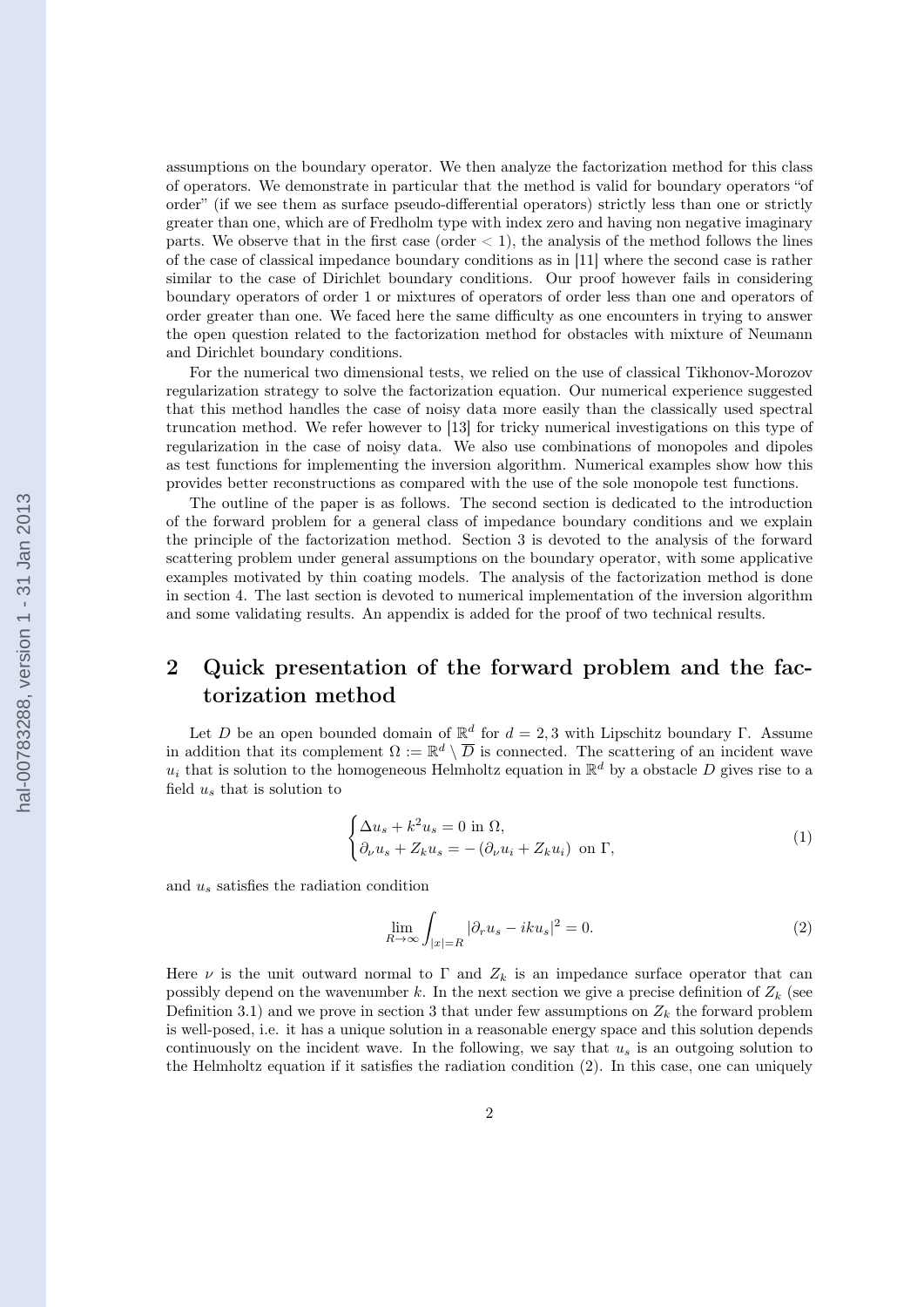<span id="page-2-0"></span>define the far-field pattern  $u^{\infty}$ :  $S^{d-1} \mapsto \mathbb{C}$  associated to the scattered field  $u_s$  (see [\[6\]](#page-20-0) for further details on scattering theory) by

$$
u_s(x) = u^{\infty}(\hat{x})\gamma(d)\frac{e^{ik|x|}}{|x|^{\frac{d-1}{2}}}\left(1 + O\left(\frac{1}{|x|}\right)\right), |x| \to \infty,
$$

uniformly for  $\hat{x} := x/|x| \in S^{d-1}$  where  $S^{d-1}$  is the unit sphere of  $\mathbb{R}^d$  and  $\gamma(2) := \frac{e^{\frac{i\pi}{4}}}{\sqrt{8\pi k}}$  and  $\gamma(3) := \frac{1}{4\pi}$ . Let us recall that for any bounded set O of Lipschitz boundary  $\partial\mathcal{O}$  such that  $D \subset \mathcal{O}$ , the following representation formula holds:

$$
u^\infty(\hat{x})=\int_{\partial \mathcal{O}}\left(u_s(y)\frac{\partial e^{-ik\hat{x}\cdot y}}{\partial \nu(y)}-e^{-ik\hat{x}\cdot y}\frac{\partial u_s(y)}{\partial \nu(y)}\right)ds(y),\,\,\hat{x}\in S^{d-1}.
$$

We define  $u^{\infty}(\cdot, \hat{\theta})$  the far field pattern associated to the scattering of an incident plane wave of incident direction  $\hat{\theta}$ , which is given by  $u_i(x) = e^{ik\hat{\theta}\cdot x}$ . The inverse problem we consider is then the following: from the knowledge of  $\{u^{\infty}(\hat{x}, \hat{\theta}) \text{ for all } (\hat{x}, \hat{\theta}) \in S^{d-1} \times S^{d-1} \}$  find the obstacle D with minimal *a priori* assumptions on  $Z_k$ .

Let us introduce  $F: L^2(S^{d-1}) \to L^2(S^{d-1})$ , the so-called far field operator defined for  $g \in L^2(S^{d-1})$  by

$$
(Fg)(\hat{x}) = \int_{S^{d-1}} u^{\infty}(\hat{x}, \hat{\theta}) g(\hat{\theta}) d\hat{\theta}, \quad \text{for } \hat{x} \in S^{d-1}.
$$
 (3)

This operator factorizes in a particular way, there exists two bounded operators  $G$  and  $T$ , defined in section [4.1,](#page-6-0) such that

$$
F = -GT^*G^*.
$$

As we show in Lemma [4.5](#page-9-0) the operator  $G$  characterizes the obstacle  $D$  and we have the equivalence

$$
z \in D \Longleftrightarrow \phi_z \in \mathcal{R}(G)
$$

for  $\phi_z(\hat{x}) := e^{-ik\hat{x}\cdot\hat{x}}$  and where for any bounded linear operator L defined from an Hilbert space  $E_1$  into another Hilbert space  $E_2$ , the space  $\mathcal{R}(L) := \{y \in E_2 \mid \exists x \in E_1 \text{ s.t. } y = Lx\}$  is the range of L. As shown in section [4.3,](#page-9-0) the factorization Theorem applies and gives the equality between the ranges of  $F_{\#}^{\frac{1}{2}}$  and G where  $F_{\#}$  is the self-adjoint and positive operator given by

$$
F_{\#} = |Re(F)| + Im(F).
$$

See [\(6\)](#page-3-0) for a definition of the real and imaginary parts. As a consequence, the far field patterns for all incident plane waves are sufficient to determine the indicator function of the scatterer D thanks to the equivalence

$$
z \in D \Longleftrightarrow \phi_z \in \mathcal{R}(F_{\#}^{\frac{1}{2}}).
$$

Remark that this equivalence does not depend on the impedance operator  $Z_k$ . Hence, if justified, the factorization method gives a simple way to compute the indicator function independently from the impedance operator.

# 3 Analysis of the forward problem for a general class of impedance operators

#### 3.1 Mathematical framework

Let  $V(\Gamma) \subset L^2(\Gamma)$  equipped with the scalar product  $(\cdot, \cdot)_{V(\Gamma)}$  be a Hilbert space and assume that the embedding  $C^{\infty}(\Gamma) \subset V(\Gamma)$  is continuous and dense. For any Hilbert space X we denote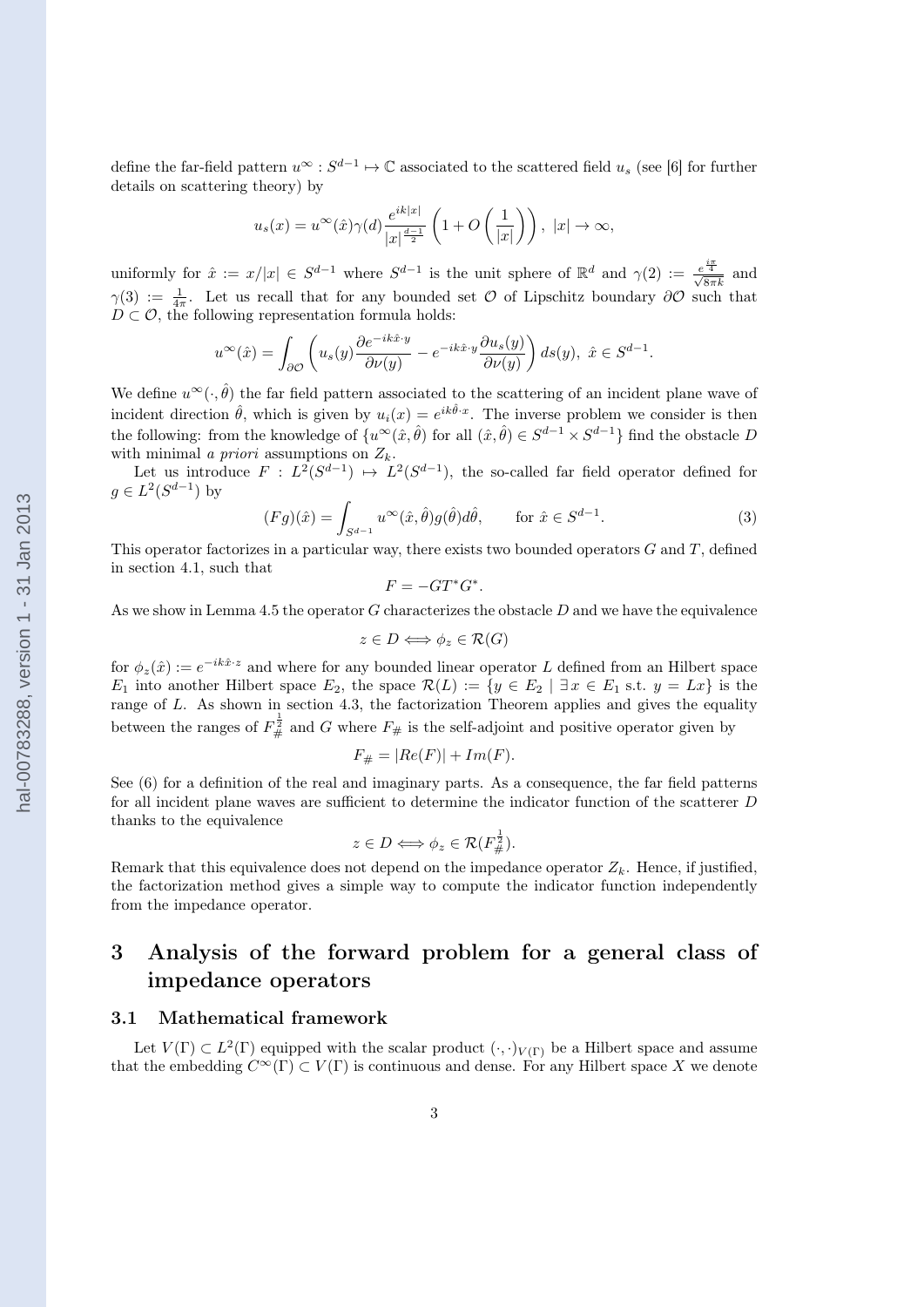<span id="page-3-0"></span>by  $X^*$  the space of continuous anti-linear forms on X and we define the duality pairings for all  $(u, v) \in X \times X^*$  by

$$
\langle v, u \rangle_{X^*,X} := v(u), \quad \langle u, v \rangle_{X,X^*} := \overline{v(u)}.
$$

From now on, if not needed, we do not specify the spaces for the duality products. We then define an impedance operator on  $V(\Gamma)$  as:

**Definition 3.1.** For any frequency  $k \in \mathbb{C}$  an impedance operator  $Z_k$  is a linear bounded operator from  $V(\Gamma)$  into  $V(\Gamma)^*$ .

In this case, equations [\(1\)](#page-1-0)-[\(2\)](#page-1-0) make sense for any  $u_s$  in

$$
H^V(\Omega) := \{ v \in \mathcal{D}'(\Omega) \mid \forall \phi \in \mathcal{D}(\mathbb{R}^d), \ \phi v \in H^1(\Omega) \text{ and } \gamma_0 v \in V(\Gamma) \}
$$

where  $\gamma_0$  is the trace operator on Γ. Problem [\(1\)](#page-1-0)-[\(2\)](#page-1-0) can be seen as a particular case of: find  $u_s \in H^V(\Omega)$  such that

$$
\begin{cases}\n\Delta u_s + k^2 u_s = 0 \text{ in } \Omega, \\
\partial_\nu u_s + Z_k u_s = f \text{ on } \Gamma, \\
\lim_{R \to \infty} \int_{|x|=R} |\partial_r u_s - iku_s|^2 = 0\n\end{cases}
$$
\n(4)

with  $f := -(\partial_{\nu}u_i + Z_ku_i)$ . In fact, this problem makes sense whenever the right-hand side f is in the dual space  $V^{-\frac{1}{2}}(\Gamma)$  of the Hilbert space  $V^{\frac{1}{2}}(\Gamma) := V(\Gamma) \cap H^{\frac{1}{2}}(\Gamma)$  equipped with the scalar product  $(\cdot, \cdot)_{V^{\frac{1}{2}}(\Gamma)} := (\cdot, \cdot)_{V(\Gamma)} + (\cdot, \cdot)_{H^{\frac{1}{2}}(\Gamma)}$ . The aim of this section is to determine conditions on  $Z_k$  under which (4) is well posed in the sense that for all  $f \in V^{\frac{1}{2}}(\Gamma)$ , it has a unique solution in  $H^V(\Omega)$  and for any bounded open subset K of  $\Omega$ , there exists a constant  $C_K > 0$  such that

$$
||u_s||_{V(\Gamma)} + ||u_s||_{H^1(K)} \leq C_K ||f||_{V^{-\frac{1}{2}}(\Gamma)}.
$$

To do so we first assume that  $Z_k$  satisfies

$$
\operatorname{Im}(Z_k) \ge 0,\tag{5}
$$

which corresponds with the physical assumption that the model does not produce energy. For all Hilbert spaces  $E, F$  and all linear and continuous operator  $T : E \mapsto F$  its adjoint  $T^* : F^* \mapsto E^*$ is defined by  $\langle T^*u, v \rangle_{E^*,E} = \langle u, Tv \rangle_{F^*,F}$  for  $(u, v) \in F^* \times E$ . Its real and imaginary parts are then given by

Re(T) := 
$$
\frac{T + T^*}{2}
$$
 and Im(T) :=  $\frac{T - T^*}{2i}$ . (6)

Finally, since  $C^{\infty}(\Gamma) \subset V(\Gamma)$  then the embedding of  $V^{\frac{1}{2}}(\Gamma)$  into  $H^{\frac{1}{2}}(\Gamma)$  is dense, thus we have the following dense and continuous embeddings:

$$
V(\Gamma) \subset L^2(\Gamma) \subset V(\Gamma)^*
$$

and

$$
V^{\frac{1}{2}}(\Gamma) \subset H^{\frac{1}{2}}(\Gamma) \subset L^2(\Gamma) \subset H^{-\frac{1}{2}}(\Gamma) \subset V^{-\frac{1}{2}}(\Gamma).
$$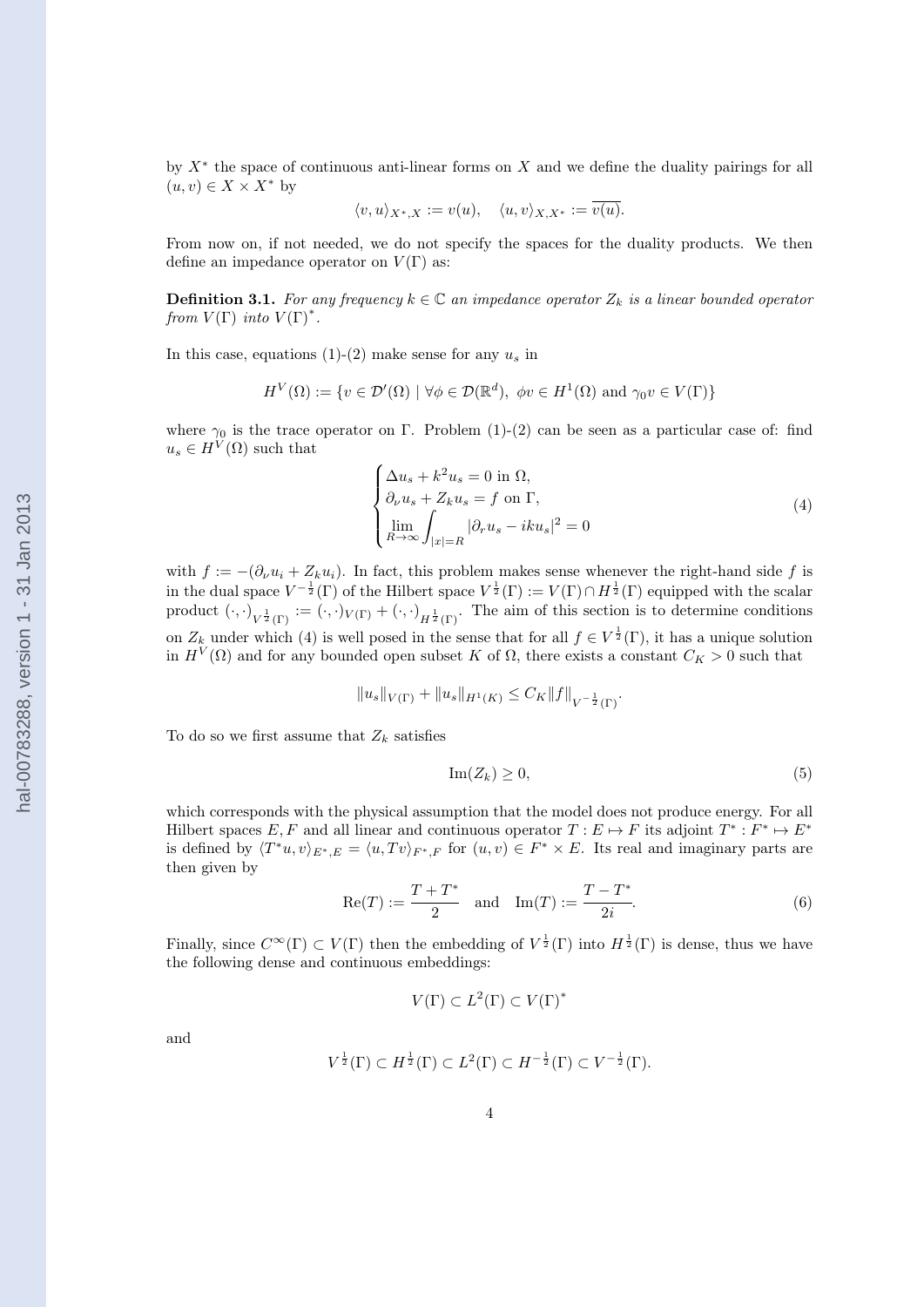#### <span id="page-4-0"></span>3.2 An equivalent surface formulation of the problem

In order to optimize the hypothesis on  $Z_k$ , we propose to rewrite the problem [\(4\)](#page-3-0) as a surface problem on the boundary Γ. To do so we use the so-called exterior Dirichlet-to-Neumann map  $n_e: H^{\frac{1}{2}}(\Gamma) \mapsto H^{-\frac{1}{2}}(\Gamma)$  defined for  $g \in H^{\frac{1}{2}}(\Gamma)$  by  $n_e h = \partial_\nu u_h$  where  $u_h \in H^1_{loc}(\Omega) := \{v \in \mathbb{R}^d\}$  $\mathcal{D}'(\Omega) | \forall \phi \in \mathcal{D}(\mathbb{R}^d), \ \phi v \in H^1(\Omega) \}$  is the unique solution to

$$
\begin{cases}\n\Delta u_h + k^2 u_h = 0 \text{ in } \Omega, \\
u_h = h \text{ on } \Gamma, \\
\lim_{R \to \infty} \int_{|x|=R} |\partial_r u_h - iku_h|^2 = 0.\n\end{cases}
$$
\n(7)

For f in  $V^{-\frac{1}{2}}(\Gamma)$ , problem [\(4\)](#page-3-0) then writes: find  $u_{\Gamma} \in V^{\frac{1}{2}}(\Gamma)$  such that

$$
Z_k u_{\Gamma} + n_e u_{\Gamma} = f \tag{8}
$$

and this formulation is equivalent to [\(4\)](#page-3-0). The surface formulation that we adopt here is similar to the one used in [\[18\]](#page-20-0) for the study of second order surface operators.

**Lemma 3.2.** For f in  $V^{-\frac{1}{2}}(\Gamma)$ , if  $u_s \in H^V(\Omega)$  is a solution of [\(4\)](#page-3-0) then  $\gamma_0 u_s \in V^{\frac{1}{2}}(\Gamma)$  is a solution of (8). Reciprocally if  $u_{\Gamma} \in V^{\frac{1}{2}}(\Gamma)$  is a solution of (8) then the unique solution  $u_s \in H_{loc}^1(\Omega)$  of (7) with  $h = u_\Gamma$  is a solution of [\(4\)](#page-3-0).

Proof. Take  $f \in V^{-\frac{1}{2}}(\Gamma)$ , if  $u_s \in H^V(\Omega)$  is a solution of [\(4\)](#page-3-0) then  $\gamma_0 u_s$  belongs to  $V^{\frac{1}{2}}(\Gamma)$ . Moreover

$$
\partial_{\nu}u_s = n_e(\gamma_0 u_s)
$$

since  $u_s$  is an outgoing solution to the Helmholtz equation outside D and therefore  $\gamma_0u_s$  is a solution of [\(4\)](#page-3-0).

Reciprocally assume that  $u_{\Gamma} \in V^{\frac{1}{2}}(\Gamma)$  is a solution of (8) and define  $u_s \in H^1_{loc}(\Omega)$  the unique solution of (7) with  $h = u_{\Gamma}$ . Thus  $u_s \in H^V(\Omega)$  is a solution of [\(4\)](#page-3-0) because we have:

$$
\partial_{\nu}u_s = n_e u_{\Gamma} = f - Z_k u_s.
$$

 $\Box$ 

#### 3.3 Existence and uniqueness of solutions

To prove existence and uniqueness of the solution to problem [\(4\)](#page-3-0) we use the surface formulation (8) and prove that it is of Fredholm type. Then the following Lemma on uniqueness is sufficient to also have existence and continuous dependance of the solution with respect to the right-hand side.

**Lemma 3.3.** The operator  $Z_k + n_e : V^{\frac{1}{2}}(\Gamma) \mapsto V^{-\frac{1}{2}}(\Gamma)$  is injective.

Proof. Thanks to Lemma 3.2 it is sufficient to prove uniqueness for the volume equation [\(4\)](#page-3-0). Let  $u_s$  be a solution of [\(4\)](#page-3-0) with  $f = 0$  then we have

$$
\langle \partial_{\nu} u_s, u_s \rangle + \langle Z_k u_s, u_s \rangle = 0.
$$

Hypothesis [\(5\)](#page-3-0) implies:

$$
\operatorname{Im}\langle \partial_{\nu} u_s, u_s \rangle \le 0. \tag{9}
$$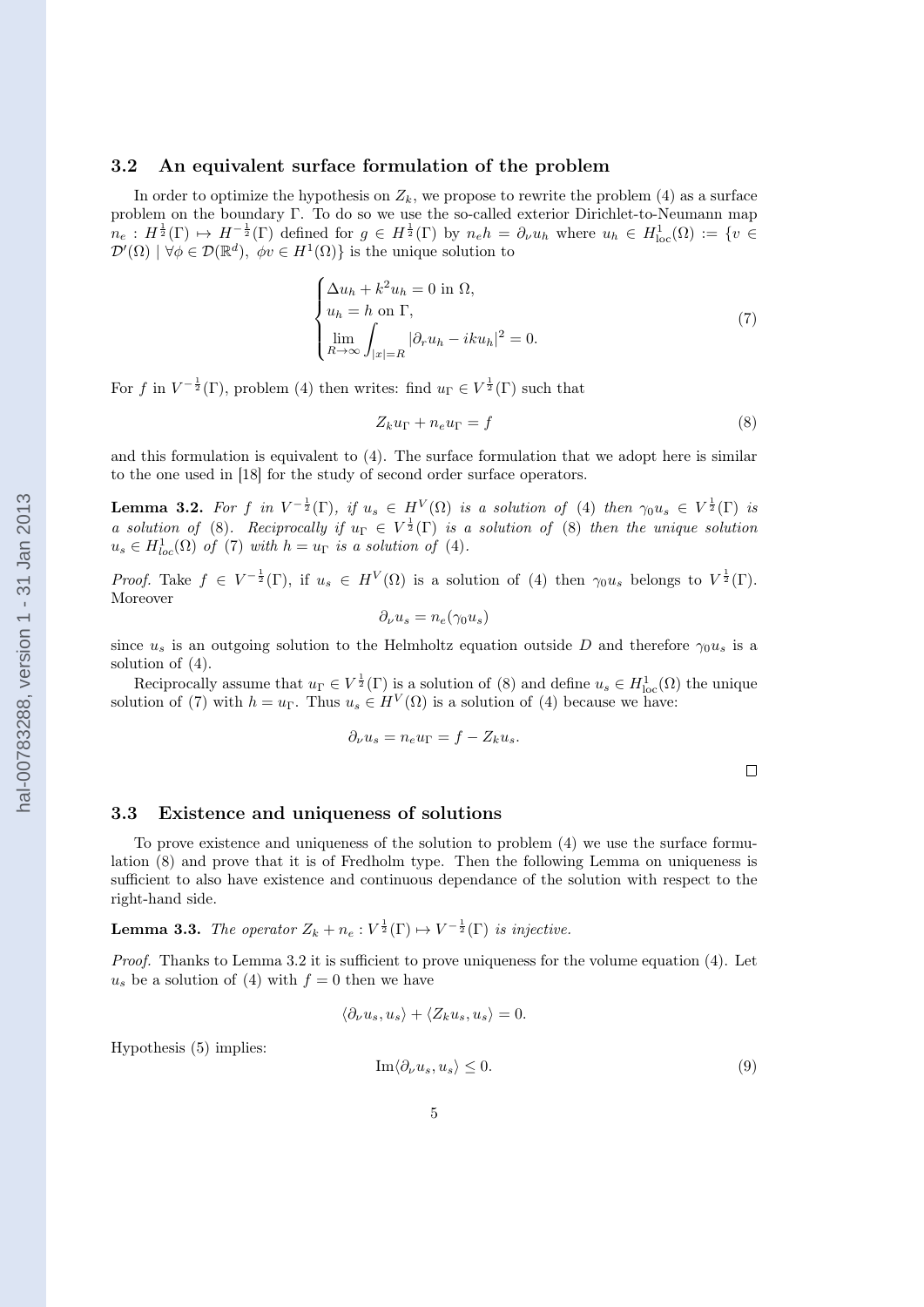$$
\operatorname{Im}\left(\int_{\partial B_r} \partial_r u_s \overline{u_s} ds\right) = \operatorname{Im}\langle \partial_\nu u_s, u_s \rangle \le 0,
$$

<span id="page-5-0"></span>by [\(9\)](#page-4-0). Thanks to the Rellich lemma [\[6\]](#page-20-0),  $u_s = 0$  outside  $B_r$  and by unique continuation we have  $u_s = 0$  in  $\Omega$ .  $\Box$ 

It still remains to give some hypothesis under which  $Z_k + n_e$  is of Fredholm type. To do so, we need the following fundamental properties of the Dirichlet-to-Neumann map.

**Proposition 3.4.** There exists a bounded operator  $C_e$  from  $H^{\frac{1}{2}}(\Gamma)$  into  $H^{-\frac{1}{2}}(\Gamma)$  which satisfies the following coercivity and sign conditions:  $\exists c_e > 0$  such that for all  $x \in H^{\frac{1}{2}}(\Gamma)$ .

$$
\begin{cases} Re\langle C_e x, x \rangle \ge c_e ||x||_{H^{\frac{1}{2}}(\Gamma)}^2, \\ Im\langle C_e x, x \rangle \le 0, \end{cases}
$$

and a compact operator  $K_e$  from  $H^{\frac{1}{2}}(\Gamma)$  into  $H^{-\frac{1}{2}}(\Gamma)$  such that:

 $n_e = -C_e + K_e.$ 

The proof of this Proposition is classical and is given in the appendix for the reader convenience.

Corollary 3.5. If one of the following assumptions is fulfilled

1. the operator  $Z_k$  writes as  $-C_Z + K_Z$  where  $C_Z : V^{\frac{1}{2}}(\Gamma) \mapsto V^{-\frac{1}{2}}(\Gamma)$  satisfies:

$$
Re\langle C_Zx, x\rangle - Im\langle C_Zx, x\rangle \ge c_z \|x\|_{V(\Gamma)}^2 \ \forall x \in V(\Gamma),\tag{10}
$$

for  $c_z > 0$  independent of x and  $K_Z : V^{\frac{1}{2}}(\Gamma) \mapsto V^{-\frac{1}{2}}(\Gamma)$  is a compact operator,

- 2. the space  $V(\Gamma)$  is compactly embedded into  $H^{\frac{1}{2}}(\Gamma)$  and  $Z_k : V(\Gamma) \mapsto V(\Gamma)^*$  writes as  $T_Z + K_Z$  for some isomorphism  $T_Z : V(\Gamma) \to V(\Gamma)^*$  and compact operator  $K_Z : V(\Gamma) \mapsto$  $V(\Gamma)^*,$
- 3. the space  $H^{\frac{1}{2}}(\Gamma)$  is compactly embedded into  $V(\Gamma)$ ,

then  $Z_k + n_e$  is an isomorphism from  $V^{\frac{1}{2}}(\Gamma)$  into  $V^{-\frac{1}{2}}(\Gamma)$ .

Proof. Assume that the first assumption is fulfilled. Thanks to Proposition 3.4, there exists a compact operator  $K_e: H^{\frac{1}{2}}(\Gamma) \mapsto H^{-\frac{1}{2}}(\Gamma)$  and an operator  $C_e: H^{\frac{1}{2}}(\Gamma) \mapsto H^{-\frac{1}{2}}(\Gamma)$  with coercive real part such that  $n_e = -C_e + K_e$ . For all z in  $\mathbb C$  we have

$$
|z| \ge \frac{|\text{Re}(z)| + |\text{Im}(z)|}{\sqrt{2}},
$$

and then for all  $x \in V^{\frac{1}{2}}(\Gamma)$ 

$$
|\langle (C_e + C_Z)x, x \rangle| \ge \frac{\text{Re}\langle C_e x, x \rangle + \text{Re}\langle C_Z x, x \rangle - \text{Im}\langle C_Z x, x \rangle - \text{Im}\langle C_e x, x \rangle}{\sqrt{2}},
$$

and from (10)

$$
|\langle (C_e + C_Z)x, x \rangle| \ge \frac{\text{Re}\langle C_e x, x \rangle + c_z ||x||^2_{V(\Gamma)} - \text{Im}\langle C_e x, x \rangle}{\sqrt{2}}.
$$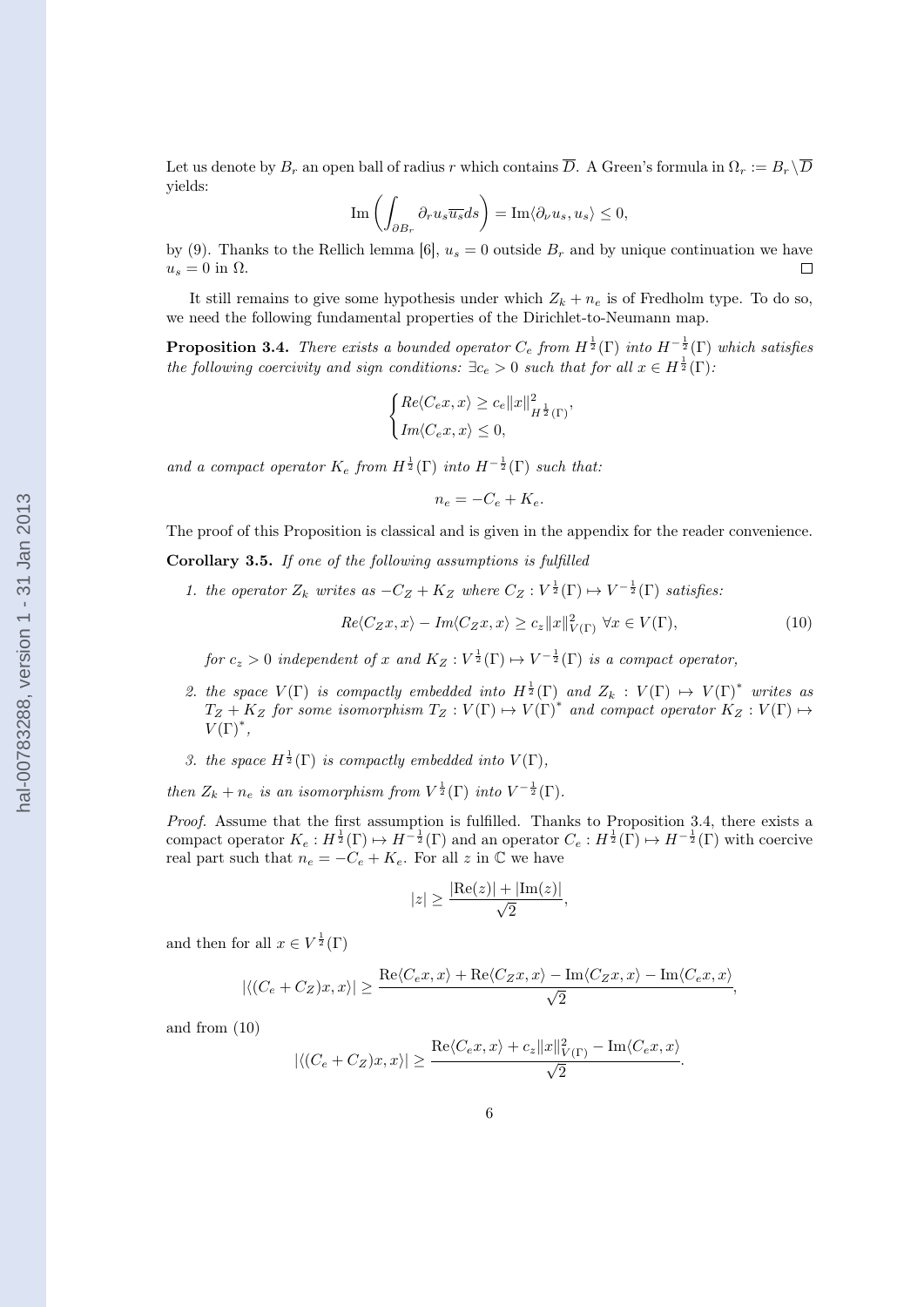<span id="page-6-0"></span>Proposition [3.4](#page-5-0) yields:

$$
|\langle (C_e + C_Z)x, x \rangle| \ge \frac{c_e \|x\|_{H^{\frac{1}{2}}(\Gamma)}^2 + c_z \|x\|_{V(\Gamma)}^2}{\sqrt{2}},
$$

and then  $C_e + C_Z : V^{\frac{1}{2}}(\Gamma) \mapsto V^{-\frac{1}{2}}(\Gamma)$  is coercive on  $V^{\frac{1}{2}}(\Gamma)$ . Furthermore  $K_e + K_Z$  is compact from  $V^{\frac{1}{2}}(\Gamma)$  into  $V^{-\frac{1}{2}}(\Gamma)$  and

$$
Z_k + n_e = -(C_e + C_Z) + K_e + K_Z
$$

which implies that  $Z_k + n_e$  is a Fredholm type operator of index zero. The conclusion is a direct consequence of the uniqueness Lemma [3.3.](#page-4-0)

If we suppose that the second assumption is fulfilled, then  $V(\Gamma) = V^{\frac{1}{2}}(\Gamma)$  and they have equivalent norms. In addition,  $n_e: V^{\frac{1}{2}}(\Gamma) \mapsto V^{-\frac{1}{2}}(\Gamma)$  is a compact operator and then  $Z_k + n_e$ :  $V^{\frac{1}{2}}(\Gamma) \mapsto V^{-\frac{1}{2}}(\Gamma)$  is clearly a Fredholm type operator of index zero.

Finally if we assume that the last assumption is fulfilled then  $H^{\frac{1}{2}}(\Gamma) = V^{\frac{1}{2}}(\Gamma)$  and they have equivalent norms. Thanks to Proposition [3.4](#page-5-0) there exist an isomorphism  $C_e : H^{\frac{1}{2}}(\Gamma) \mapsto H^{-\frac{1}{2}}(\Gamma)$ and a compact operator  $K_e$ :  $H^{\frac{1}{2}}(\Gamma) \mapsto H^{-\frac{1}{2}}(\Gamma)$  such that  $n_e = -C_e + K_e$ . Since  $H^{\frac{1}{2}}(\Gamma)$ is compactly embedded into  $V(\Gamma)$ , the operator  $Z_k : H^{\frac{1}{2}}(\Gamma) \mapsto H^{-\frac{1}{2}}(\Gamma)$  is compact and so is  $K_e + Z_k : H^{\frac{1}{2}}(\Gamma) \mapsto H^{-\frac{1}{2}}(\Gamma)$ . Thus  $Z_k + n_e : H^{\frac{1}{2}}(\Gamma) \mapsto H^{-\frac{1}{2}}(\Gamma)$  is a Fredholm type operator of index zero and by Lemma [3.3](#page-4-0) it is an isomorphism.  $\Box$ 

**Remark 3.6** (Example of applications). We denote by  $\nabla_{\Gamma}$  the surface gradient operator, div<sub>Γ</sub> the surface divergence operator which is the  $L^2$  adjoint of  $-\nabla_{\Gamma}$  and  $\Delta_{\Gamma} := \text{div}_{\Gamma} \nabla_{\Gamma}$  the Laplace Beltrami operator on  $\Gamma$  (see [\[15\]](#page-20-0) for more details on these surface operators). We consider

$$
Z_k = \Delta_{\Gamma} \nu_k \Delta_{\Gamma} - \operatorname{div}_{\Gamma} \mu_k \nabla_{\Gamma} + \lambda_k
$$

with  $(\nu_k, \mu_k, \lambda_k) \in (L^{\infty}(\Gamma))^3$  such that the imaginary parts of the bounded functions  $\nu_k$ ,  $\mu_k$  and  $\lambda_k$ are non negative and such that the real part of  $\nu_k$  is positive definite. This example is motivated by high order asymptotic models associated with thin coatings or imperfectly conducting obstacles (see  $(2, 9)$ ). One can easily check that classical variational techniques cannot let us conclude on the analysis of the scattering problem associated with  $Z_k$  while the method developed above, namely point 3 of Corollary [3.5,](#page-5-0) indicates that this problem is well posed with  $V(\Gamma) := H^2(\Gamma)$ .

## 4 Factorization of the far field operator

We shall assume here that one of the hypothesis of Corollary [3.5](#page-5-0) is fulfilled so that  $Z_k + n_e$ :  $V^{\frac{1}{2}}(\Gamma) \mapsto V^{-\frac{1}{2}}(\Gamma)$  is an isomorphism and problem [\(4\)](#page-3-0) is well posed.

#### 4.1 Formal factorization

In this part we give a formal factorization of the far field operator defined by [\(3\)](#page-2-0) under the form  $F = -GT^*G^*$ . To achieve this objective, we proceed as for classical impedance boundary conditions. Let G,  $H_0$  and  $H_1$  be defined by  $Gf := u^{\infty}$  where  $u^{\infty}$  is the far field associated with the solution  $u_s$  of [\(4\)](#page-3-0),  $H_0 g := \gamma_0 v_g$  and  $H_1 g = \gamma_1 v_g$  where for  $g \in L^2(S^{d-1})$ ,

$$
v_g(x) := \int_{S^{d-1}} e^{ik\hat{\theta} \cdot x} g(\hat{\theta}) ds(\hat{\theta}).
$$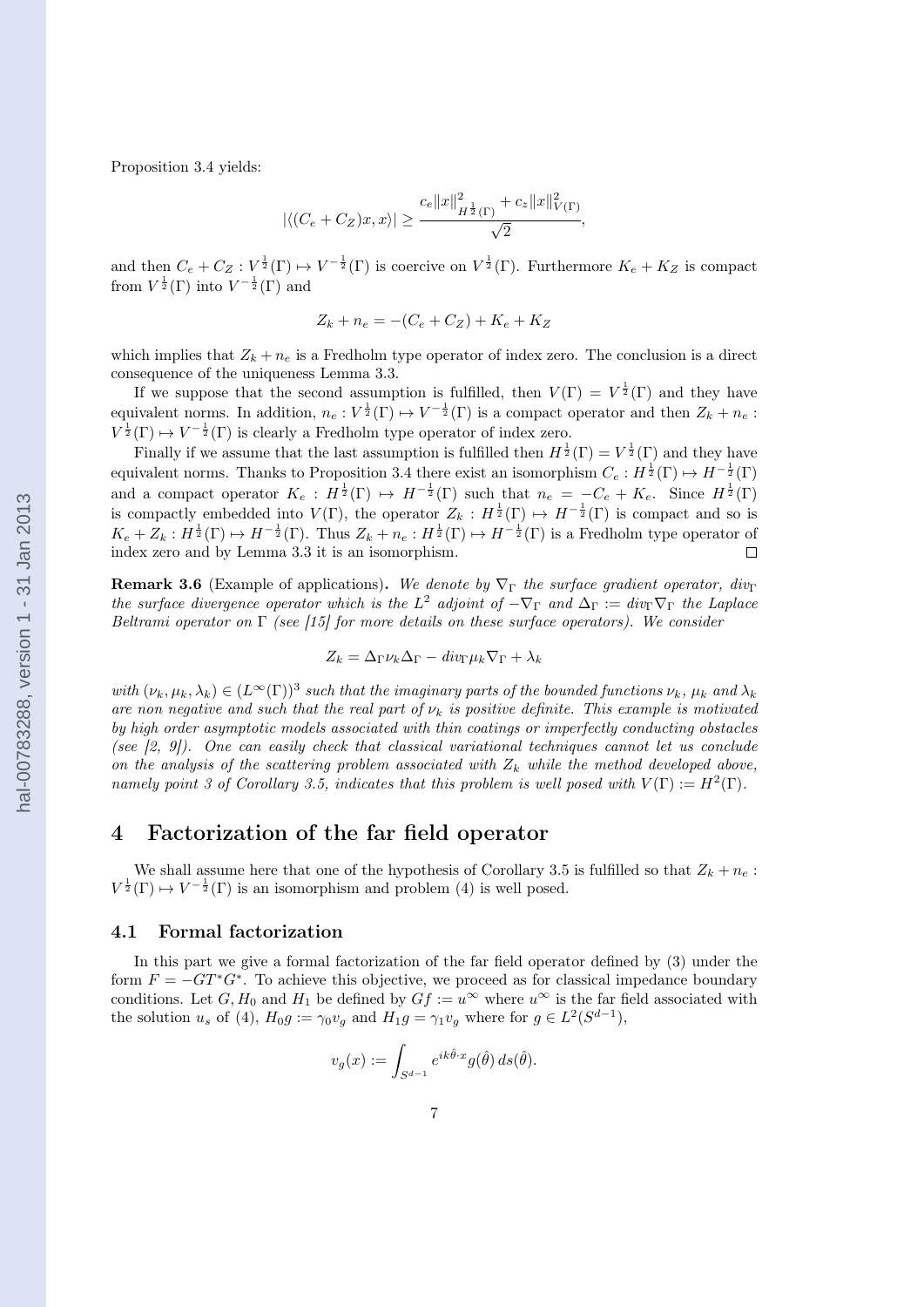<span id="page-7-0"></span>We recall that  $F: L^2(S^{d-1}) \to L^2(S^{d-1})$  is defined for  $g \in L^2(S^{d-1})$  by  $(Fg)(\hat{x}) =$  $S^{d-1}$  $u^\infty(\hat x,\hat\theta)g(\hat\theta)ds(\hat\theta)$ where  $u^{\infty}(.,\hat{\theta})$  is the far field pattern associated with the incident wave  $x \mapsto e^{ik\hat{\theta}\cdot x}$ . For  $(\hat{\theta},\hat{x}) \in$ 

 $(S^{d-1})^2$ , this far field writes as  $u^{\infty}(\hat{x}, \hat{\theta}) = -[G(Z_k e^{ik\hat{\theta} \cdot x} + \gamma_1 e^{ik\hat{\theta} \cdot x})](\hat{x})$ . Hence, by linearity of the forward problem with respect to the incident waves,

The operator  $\gamma_1$  denotes the normal derivative trace operator defined for  $v \in \{w \in H^1_{loc}(\Omega) \text{ s.t. } \Delta w \in H^1_{loc}(\Omega) \}$ 

 $\gamma_1 v := \partial_\nu v|_{\Gamma}.$ 

$$
(Fg)(\hat{x}) = \int_{S^{d-1}} -[G(Z_k e^{ik\hat{\theta}\cdot x} + \gamma_1 e^{ik\hat{\theta}\cdot x})](\hat{x})g(\hat{\theta})ds(\hat{\theta}) = -G(Z_k v_g + \gamma_1 v_g)(\hat{x})
$$

and then we get the first step of the formal factorization:

$$
F = -G(Z_k H_0 + H_1). \tag{11}
$$

Formally, the adjoints of  $H_0$  and  $H_1$  are respectively given for all q and  $\hat{x} \in S^{d-1}$  by:

$$
(H_0^*q)(\hat{x}) = \int_{\Gamma} e^{-ik\hat{x}y} q(y) ds(y), \quad (H_1^*q)(\hat{x}) = \int_{\Gamma} \frac{\partial e^{-ik\hat{x}y}}{\partial \nu(y)} q(y) ds(y).
$$

Therefore,

 $L^2(\Omega)$  by

$$
(Z_k H_0 + H_1)^* q(\hat{x}) = \int_{\Gamma} e^{-ik\hat{x}y} Z_k^* q(y) ds(y) + \int_{\Gamma} \frac{\partial e^{-ik\hat{x}y}}{\partial \nu(y)} q(y) ds(y).
$$
 (12)

We recognize the far field pattern associated to

$$
v := \mathrm{SL}_{k}(Z_{k}^{*}q) + \mathrm{DL}_{k}(q), \tag{13}
$$

where  $SL_k$  et  $DL_k$  are the single and double layer potentials associated to the wave number k:

$$
\begin{cases} \text{SL}_k(q)(x) = \int_{\Gamma} G_k(x - y)q(y)ds(y), \ x \in \mathbb{R}^3 \setminus \Gamma, \\ \text{DL}_k(q)(x) = \int_{\Gamma} \frac{\partial G_k(x - y)}{\partial \nu(y)} q(y)ds(y), \ x \in \mathbb{R}^3 \setminus \Gamma, \end{cases}
$$

and  $G_k$  is the Green's outgoing function of  $\Delta + k^2$  given for  $x \in \mathbb{R}^d$  by

$$
G_k(x) = \frac{i}{4} H_0^1(k|x|)
$$
 if  $d = 2$ ;  $G_k(x) = \frac{e^{ik|x|}}{4\pi|x|}$  if  $d = 3$ ,

where  $H_0^1(k|x|)$  is the Hankel function of the first kind and order zero. The function v defined by (13) is a solution of problem [\(4\)](#page-3-0) with the right hand-side

$$
f = Z_k v + \partial_\nu v = Z_k \mathcal{S}_k Z_k^* q + \mathcal{N}_k q + Z_k \mathcal{D}_k q + \mathcal{D}'_k Z_k^* q,
$$

where

$$
\begin{array}{lcl} \mathcal{S}_k &:= \gamma_0 \operatorname{SL}_\mathbf{k}, \quad \mathcal{D}_k &:= \gamma_0 \operatorname{DL}_\mathbf{k}, \\ \mathcal{D}'_k &:= \gamma_1 \operatorname{SL}_\mathbf{k}, \quad \mathcal{N}_k &:= \gamma_1 \operatorname{DL}_\mathbf{k}. \end{array}
$$

Thus we can deduce that

and from (11) we finally get

with

$$
(Z_k H_0 + H_1)^* = GT,
$$
\n(14)

$$
T := Z_k \mathcal{S}_k Z_k^* + \mathcal{N}_k + Z_k \mathcal{D}_k + \mathcal{D}'_k Z_k^*
$$

$$
F = -GT^* G^*.
$$
 (15)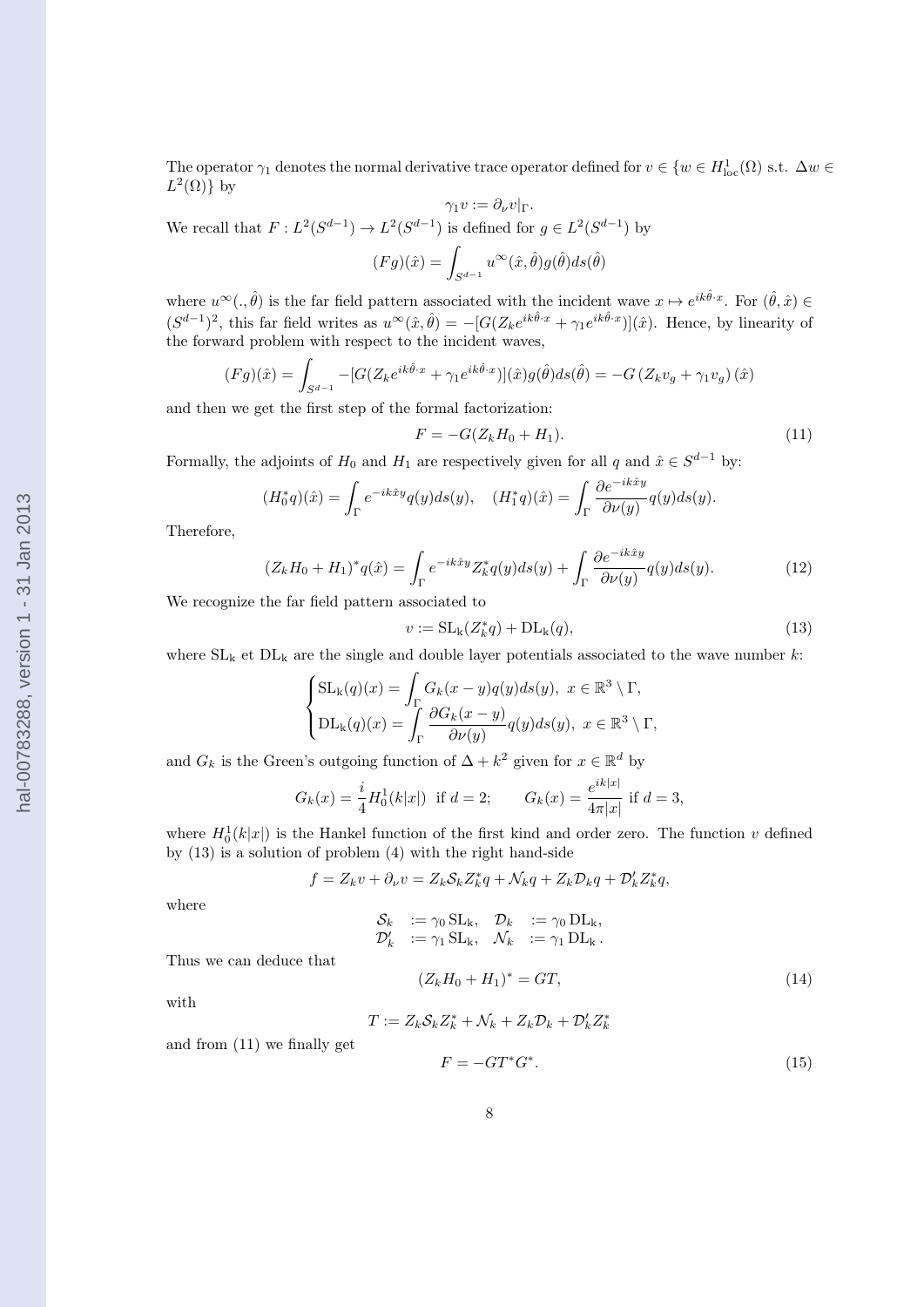### <span id="page-8-0"></span>4.2 Appropriate function setting

Thanks to [\(15\)](#page-7-0), the operator  $F$  has the form required by the factorization Theorem [\[11,](#page-20-0) Theorem 2.15] that allows us to prove that D is characterized by the range of  $F_{\#}^{\frac{1}{2}}$ . We just have to find two Hilbert spaces  $X$  and  $Y$  such that the operators:

$$
G: X \longmapsto Y,
$$
  

$$
T^*: X^* \longmapsto X,
$$

are bounded. The space X has to be a reflexive Banach space such that  $X^* \subset U \subset X$  with continuous and dense embedding for some Hilbert space  $U$ . The space  $Y$  being the data space, the choice  $Y = L^2(S^{d-1})$  seems appropriate. For the space U we take  $L^2(\Gamma)$ , and given that G maps a right-hand side f to the far field pattern of the solution to [\(4\)](#page-3-0),  $V^{-\frac{1}{2}}(\Gamma)$  is a natural choice for X. Thus T has to be bounded from  $V^{\frac{1}{2}}(\Gamma)$  onto  $V^{-\frac{1}{2}}(\Gamma)$  which is false in general since  $Z_k \mathcal{S}_k Z_k^* : V^{\frac{1}{2}}(\Gamma) \mapsto V^{-\frac{1}{2}}(\Gamma)$  is not necessarily bounded. It is in particular the case for the impedance operator  $Z_k = \Delta_{\Gamma}$  which is continuous from  $V(\Gamma) = H^1(\Gamma)$  into  $H^{-1}(\Gamma)$ . To overcome this difficulty, let us introduce the following Hilbert space:

$$
\Lambda(\Gamma) := \left\{ u \in V^{\frac{1}{2}}(\Gamma), Z_k^* u \in H^{-\frac{1}{2}}(\Gamma) \right\}
$$

associated to the scalar product

$$
(u,v)_{\Lambda(\Gamma)} = (u,v)_{V^{\frac{1}{2}}(\Gamma)} + (Z_k^* u, Z_k^* v)_{H^{-\frac{1}{2}}(\Gamma)}.
$$

We denote by  $\|\cdot\|_{\Lambda(\Gamma)}$  the norm associated with its scalar product and this norm is equivalent to the norm

$$
||| \cdot |||_{\Lambda(\Gamma)}^2 := || \cdot ||_{H^{\frac{1}{2}}(\Gamma)}^2 + ||Z_k^* \cdot ||_{H^{-\frac{1}{2}}(\Gamma)}^2.
$$

Indeed, since  $Z_k + n_e : V^{\frac{1}{2}}(\Gamma) \mapsto V^{-\frac{1}{2}}(\Gamma)$  is an isomorphism,  $(Z_k + n_e)^* : V^{\frac{1}{2}}(\Gamma) \mapsto V^{-\frac{1}{2}}(\Gamma)$  is also an isomorphism and there exists  $C > 0$  such that for all v in  $\Lambda(\Gamma)$ 

$$
||v||_{H^{\frac{1}{2}}(\Gamma)} \leq C||(Z_k + n_e)^*v||_{V^{-\frac{1}{2}}(\Gamma)} \leq C||(Z_k + n_e)^*v||_{H^{-\frac{1}{2}}(\Gamma)} \leq C\left(||v||_{H^{\frac{1}{2}}(\Gamma)} + ||Z_k^*v||_{H^{-\frac{1}{2}}(\Gamma)}\right),
$$

and then there exists  $C > 0$  such that for all  $v \in \Lambda(\Gamma)$ :

$$
\frac{1}{C}|||v|||_{\Lambda(\Gamma)} \leq ||v||_{\Lambda(\Gamma)} \leq C|||v|||_{\Lambda(\Gamma)}.
$$

**Remark 4.1.** If we have the inclusion  $H^{\frac{1}{2}}(\Gamma) \subset V(\Gamma)$  then:

$$
V^{\frac{1}{2}}(\Gamma) = H^{\frac{1}{2}}(\Gamma) \quad \text{and} \quad \Lambda(\Gamma) = H^{\frac{1}{2}}(\Gamma).
$$

With this space, we recover some symmetry for the spaces on which  $T$  is defined and the factorization [\(15\)](#page-7-0) makes sense as proven in the remainder of this section. But first of all let us indicate an important property of  $\Lambda(\Gamma)$ .

**Lemma 4.2.** The space  $\Lambda(\Gamma)$  is dense in  $V^{\frac{1}{2}}(\Gamma)$  and

$$
\Lambda(\Gamma) \subset V^{\frac{1}{2}}(\Gamma) \subset H^{\frac{1}{2}}(\Gamma) \subset L^2(\Gamma) \subset H^{-\frac{1}{2}}(\Gamma) \subset V^{-\frac{1}{2}}(\Gamma) \subset \Lambda(\Gamma)^*.
$$

Moreover, if  $V(\Gamma)$  is compactly embedded in  $H^{\frac{1}{2}}(\Gamma)$  then  $\Lambda(\Gamma)$  is compactly embedded in  $V^{\frac{1}{2}}(\Gamma)$ .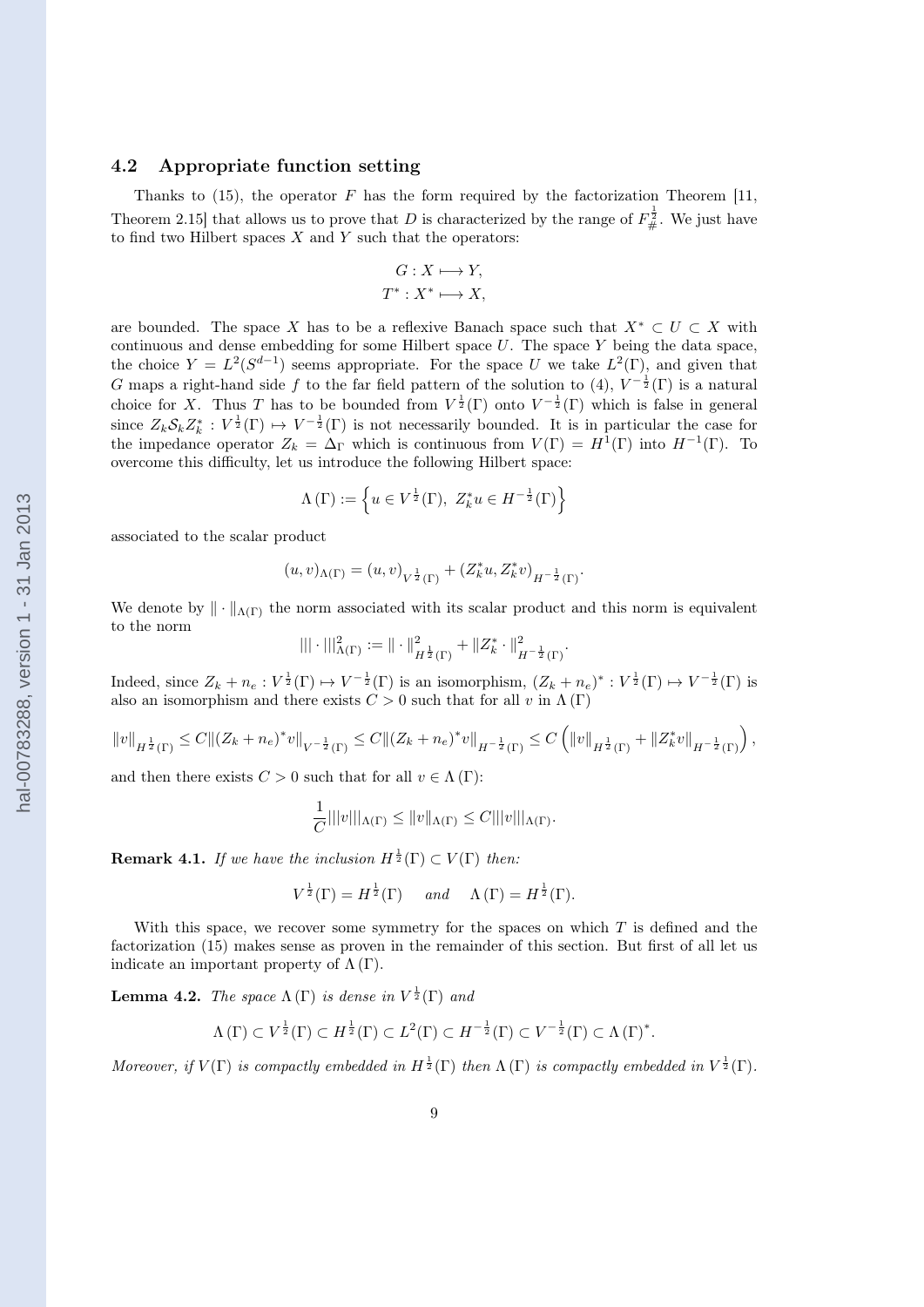<span id="page-9-0"></span>The proof of this lemma is straightforward and is given in the appendix for the reader convenience.

**Proposition 4.3.** The operator  $Z_k + n_e$  can be extended to an isomorphism from  $H^{\frac{1}{2}}(\Gamma)$  into  $\Lambda(\overline{\Gamma})^*$ .

*Proof.* First, let us prove that  $(Z_k+n_e)^*$  is an isomorphism from  $\Lambda(\Gamma)$  into  $H^{-\frac{1}{2}}(\Gamma)$ . By definition of  $\Lambda(\Gamma)$  we have:

$$
\Lambda(\Gamma) = \left\{ u \in V^{\frac{1}{2}}(\Gamma), Z_k^* u \in H^{-\frac{1}{2}}(\Gamma) \right\},
$$
  
= 
$$
\left\{ u \in V^{\frac{1}{2}}(\Gamma), (Z_k + n_e)^* u \in H^{-\frac{1}{2}}(\Gamma) \right\},
$$
  
= 
$$
((Z_k + n_e)^*)^{-1} \left( H^{-\frac{1}{2}}(\Gamma) \right).
$$
 (16)

Since  $(Z_k + n_e)^*$  is assumed to be an isomorphism from  $V^{\frac{1}{2}}(\Gamma)$  into  $V^{-\frac{1}{2}}(\Gamma)$  and  $H^{-\frac{1}{2}}(\Gamma) \subset$  $V^{-\frac{1}{2}}(\Gamma)$ , (16) implies that  $(Z_k + n_e)^* : \Lambda(\Gamma) \mapsto H^{-\frac{1}{2}}(\Gamma)$  is bijective. By definition of the norm on  $\Lambda(\Gamma)$  we get the continuity of  $(Z_k + n_e)^*$  defined from  $\Lambda(\Gamma)$  into  $H^{-\frac{1}{2}}(\Gamma)$ . Then  $(Z_k + n_e)^* : \Lambda(\Gamma) \to H^{-\frac{1}{2}}(\Gamma)$  is an isomorphism and its adjoint  $(Z_k + n_e) : H^{\frac{1}{2}}(\Gamma) \to \Lambda(\Gamma)^*$  is also an isomorphism.  $\Box$ 

Then the following Lemma is straightforward and completes the factorization of F.

**Lemma 4.4.**  $G$  and  $T$  enjoy the following properties,

- the operator G is bounded from  $\Lambda(\Gamma)^*$  to  $L^2(S^{d-1})$ ,
- the operator  $T$  is bounded from  $\Lambda(\Gamma)$  to  $\Lambda(\Gamma)^*$ .

*Proof.* Let us introduce the bounded operator  $A^{\infty}: H^{\frac{1}{2}}(\Gamma) \mapsto L^2(S^{d-1})$  defined by  $A^{\infty}h = u^{\infty}$ where  $u^{\infty}$  is the far field pattern associated to the scattered field  $u_h \in H^1_{loc}(\Omega)$  solution to the Dirichlet problem [\(7\)](#page-4-0). We have:

$$
G = A^{\infty} (Z_k + n_e)^{-1}
$$
\n<sup>(17)</sup>

and Proposition 4.3 proves the first point.

Let us recall the definition of T:

$$
T = Z_k S_k Z_k^* + \mathcal{N}_k + Z_k \mathcal{D}_k + \mathcal{D}'_k Z_k^*.
$$

The definition of  $\Lambda(\Gamma)$  implies that  $Z_k : H^{\frac{1}{2}}(\Gamma) \to \Lambda(\Gamma)^*$  and  $Z_k^* : \Lambda(\Gamma) \to H^{-\frac{1}{2}}(\Gamma)$  are two bounded operators. Thus using that  $S_k : H^{-\frac{1}{2}}(\Gamma) \to H^{\frac{1}{2}}(\Gamma)$ ,  $\mathcal{N}_k : H^{\frac{1}{2}}(\Gamma) \to H^{-\frac{1}{2}}(\Gamma)$ ,  $\mathcal{D}_k : H^{-\frac{1}{2}}(\Gamma) \mapsto H^{\frac{1}{2}}(\Gamma)$  and  $\mathcal{D}'_k : H^{-\frac{1}{2}}(\Gamma) \mapsto H^{-\frac{1}{2}}(\Gamma)$  are bounded (see [\[14,](#page-20-0) chapter 7]) we obtain the second point.  $\Box$ 

We show in the next section how to use the factorization [\(15\)](#page-7-0) to determine the obstacle D.

#### 4.3 Characterization of the obstacle using  $F_{\sharp}$

First of all, D is characterized by the range of G as stated in the next Lemma.

**Lemma 4.5.** Let  $\phi_z \in L^2(S^{d-1})$  be defined for  $(z, \hat{x}) \in \mathbb{R}^d \times S^{d-1}$  by  $\phi_z(\hat{x}) = e^{-ik\hat{x}z}$  then we have  $z \in D \Longleftrightarrow \phi_z \in \mathcal{R}(G)$ .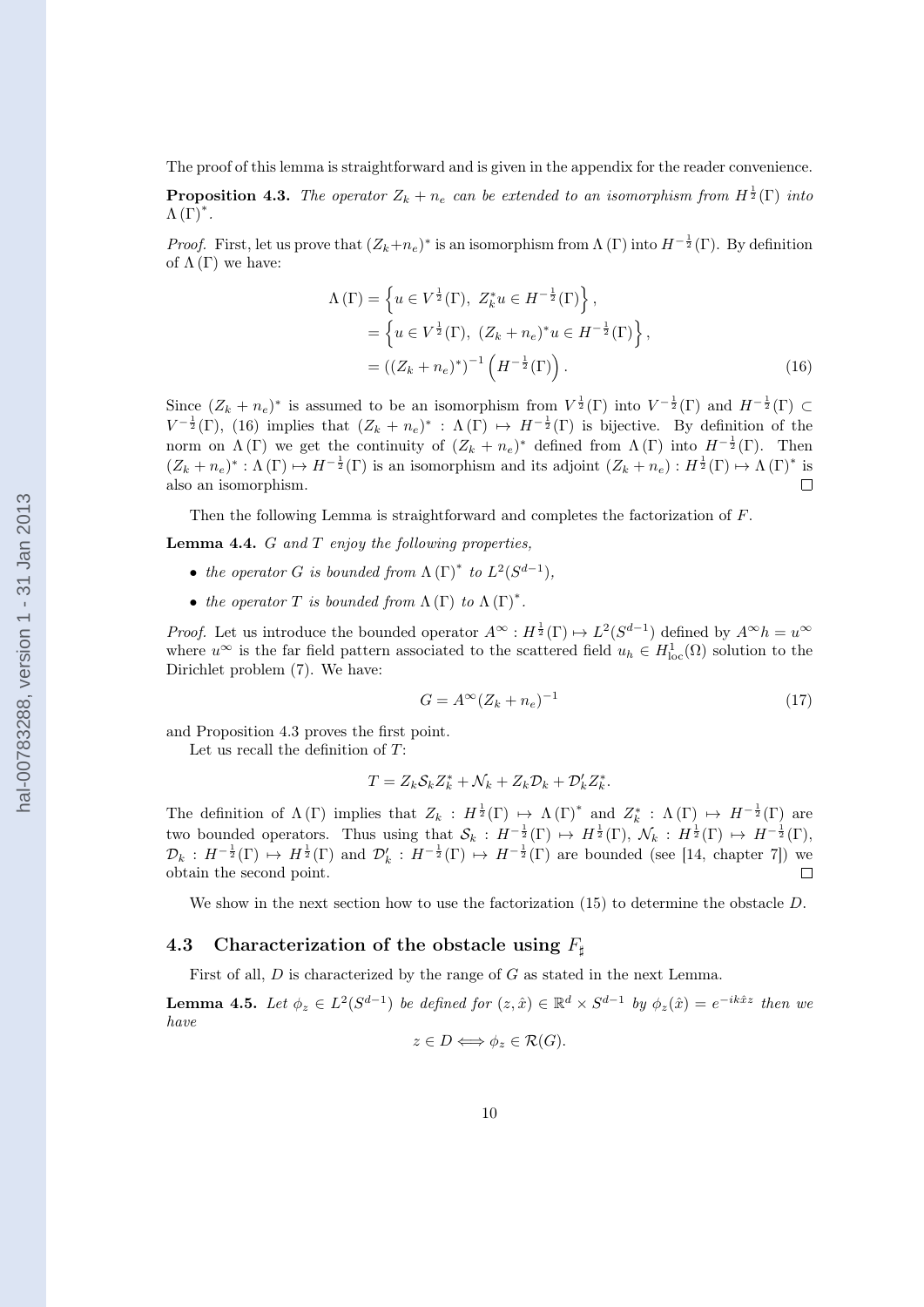<span id="page-10-0"></span>*Proof.* If  $z \in D$ , then for  $f(x) = G_k(x - z)$  we have

$$
\phi_z = -G[(Z_k + \partial_\nu)f]
$$

since  $\phi_z$  is the far-field of the outgoing solution  $G_k(x-z)$  to the Helmholtz equation outside D. Hence  $\phi_z \in \mathcal{R}(G)$ .

Reciprocally, assume that  $z \notin D$  and let us prove by contradiction that  $\phi_z \notin \mathcal{R}(G)$ . Assume that there exists  $f \in \Lambda(\Gamma)^*$  such that

$$
\phi_z = Gf.
$$

Then the solution to [\(4\)](#page-3-0) coincides with the near field associated with  $\phi_z$ , which is  $G_k(x-z)$ , in the domain  $\Omega \setminus \{z\}$ . This contradicts the singular behavior of  $G_k$  at point 0 that prevents this function to be locally  $H^1$  in the neighborhood of  $z$ function to be locally  $H^1$  in the neighborhood of z.

Now we will prove that the factorization [\(15\)](#page-7-0) satisfies the hypothesis of the factorization Theorem (see [\[11,](#page-20-0) Theorem 2.15]). We mainly have to prove that G is injective with dense range, that  $-T^*$  satisfied good sign properties and that its imaginary part is strictly positive injective.

**Lemma 4.6.** The operator  $G : \Lambda(\Gamma)^* \to L^2(S^{d-1})$  is injective and compact with dense range.

*Proof.* Thanks to Proposition [4.3,](#page-9-0)  $(Z_k + n_e)^{-1}$  is an isomorphism from  $\Lambda(\Gamma)^*$  into  $H^{\frac{1}{2}}(\Gamma)$ . Moreover from [\[11,](#page-20-0) Lemma 1.13] we get that  $A^{\infty}: H^{\frac{1}{2}}(\Gamma) \mapsto L^2(S^{d-1})$  is injective and compact with dense range. Then using factorization [\(17\)](#page-9-0) we obtain that  $G : \Lambda(\Gamma)^* \to L^2(S^{d-1})$  is also injective compact with dense range. П

Lemma 4.7. If one of the two assumptions is fulfilled:

- 1. the space  $V(\Gamma)$  is compactly embedded into  $H^{\frac{1}{2}}(\Gamma)$ ,
- 2. the space  $H^{\frac{1}{2}}(\Gamma)$  is compactly embedded into  $V(\Gamma)$ ,

then the real part of  $rT$  writes as

$$
C_T+K_T,
$$

with  $r = 1$  if assumption 1. is fulfilled and  $r = -1$  if assumption 2. is fulfilled and  $C_T : \Lambda(\Gamma) \mapsto$  $\Lambda(\Gamma)^*$  is a self-adjoint and coercive operator i.e.

$$
\exists c_T > 0, \ \langle C_T x, x \rangle \ge c_T ||x||^2_{\Lambda(\Gamma)} \ \forall x \in \Lambda(\Gamma).
$$

Moreover  $K_T: \Lambda(\Gamma) \mapsto \Lambda(\Gamma)^*$  is compact and so is  $Im(T): \Lambda(\Gamma) \mapsto \Lambda(\Gamma)^*$ .

*Proof.* The operators  $S_i: H^{-\frac{1}{2}}(\Gamma) \to H^{\frac{1}{2}}(\Gamma)$  and  $-\mathcal{N}_i: H^{\frac{1}{2}}(\Gamma) \to H^{-\frac{1}{2}}(\Gamma)$  are self-adjoint and coercive (see proof of Lemma 1.14 and Theorem 1.26 of [\[11\]](#page-20-0)), i.e., there exists two strictly positive constants  $c_{\text{SL}_i}$  and  $c_{\text{DL}_i}$  such that:

$$
\begin{cases} \langle \mathcal{S}_{i}x, x \rangle \geq c_{\mathrm{SL}_{i}} \|x\|_{H^{-\frac{1}{2}}(\Gamma)}^{2} \forall x \in H^{-\frac{1}{2}}(\Gamma), \\ \langle -\mathcal{N}_{i}x, x \rangle \geq c_{\mathrm{DL}_{i}} \|x\|_{H^{\frac{1}{2}}(\Gamma)}^{2} \forall x \in H^{\frac{1}{2}}(\Gamma). \end{cases}
$$

Assume that  $V(\Gamma)$  is compactly embedded into  $H^{\frac{1}{2}}(\Gamma)$ . From the coercivity results on  $S_i$  and  $\mathcal{N}_i$ , we get that  $C_T := Z_k \mathcal{S}_i Z_k^* - \mathcal{N}_i : \Lambda(\Gamma) \mapsto \Lambda(\Gamma)^*$  is self-adjoint and coercive. Now let us prove that:

$$
\mathcal{K} := Z_k(\mathcal{S}_k - \mathcal{S}_i)Z_k^* + \mathcal{N}_k + \mathcal{N}_i + Z_k \mathcal{D}_k + \mathcal{D}'_k Z_k^*,
$$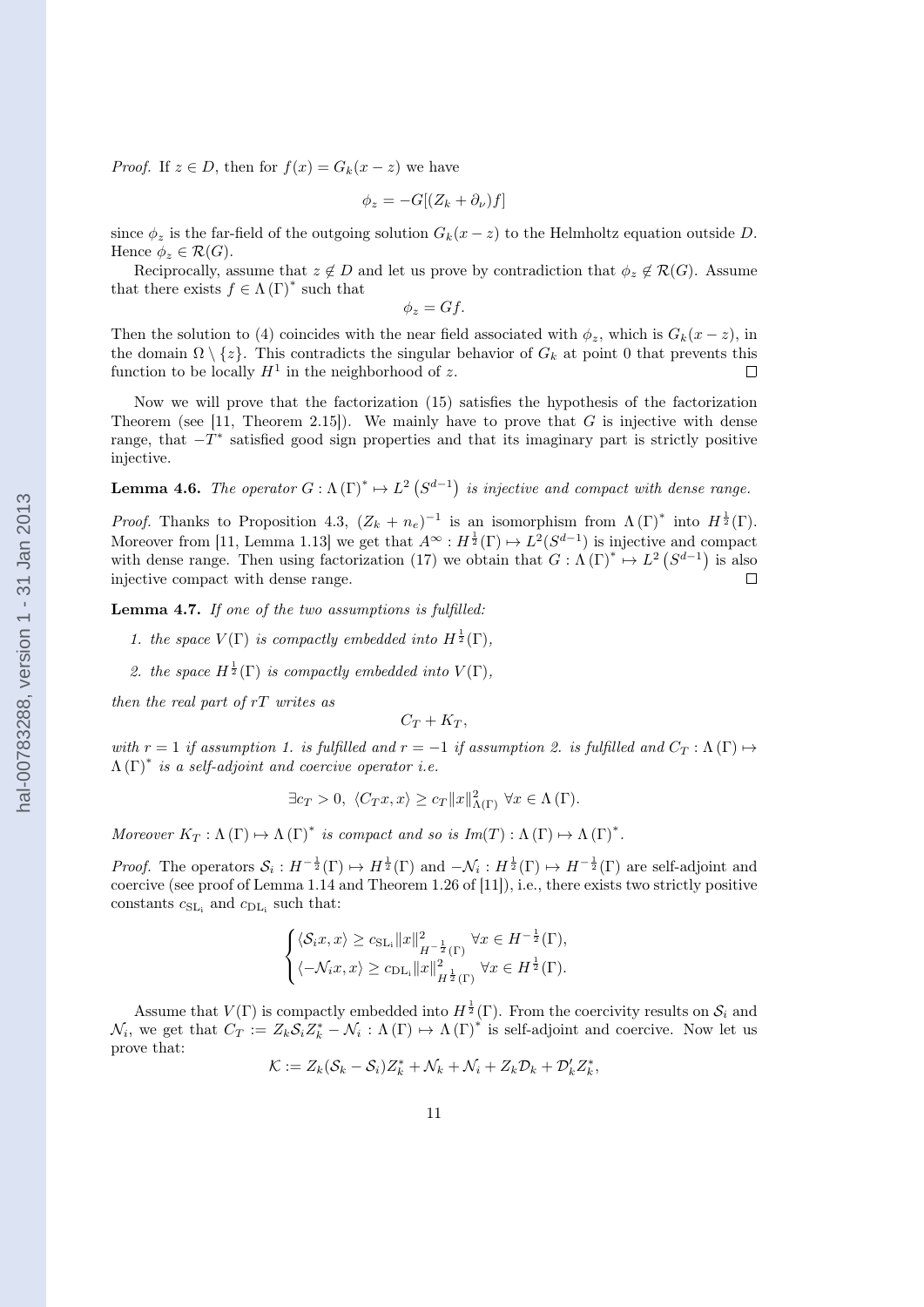<span id="page-11-0"></span>is compact as an operator from  $\Lambda(\Gamma)$  onto  $\Lambda(\Gamma)^*$ . Since  $(\mathcal{S}_k-\mathcal{S}_i): H^{-\frac{1}{2}}(\Gamma) \mapsto H^{\frac{1}{2}}(\Gamma)$  is compact we obtain that  $Z_k(S_k - S_i)Z_k^* : \Lambda(\Gamma) \to \Lambda(\Gamma)^*$  is compact. The operators

$$
\begin{cases} \mathcal{N}_k + \mathcal{N}_i : H^{\frac{1}{2}}(\Gamma) \mapsto H^{-\frac{1}{2}}(\Gamma), \\ Z_k \mathcal{D}_k : H^{\frac{1}{2}}(\Gamma) \mapsto \Lambda(\Gamma)^*, \\ \mathcal{D}'_k Z_k^* : \Lambda(\Gamma) \mapsto H^{-\frac{1}{2}}(\Gamma), \end{cases}
$$

are bounded operators and using that  $\Lambda(\Gamma)$  is compactly embedded into  $H^{\frac{1}{2}}(\Gamma)$  (Lemma [4.2\)](#page-8-0) we can conclude that  $\mathcal{K} : \Lambda(\Gamma) \to \Lambda(\Gamma)^*$  is compact and so are its imaginary and real parts.

Now assume that  $H^{\frac{1}{2}}(\Gamma)$  is compactly embedded into  $V(\Gamma)$ . Thanks to Remark [4.1](#page-8-0) we have that  $\Lambda(\Gamma) = H^{\frac{1}{2}}(\Gamma)$  and then  $Z_k, Z_k^* : H^{\frac{1}{2}}(\Gamma) \mapsto H^{-\frac{1}{2}}(\Gamma)$  are compact operator. Define  $C_T =$  $-\mathcal{N}_i$ , we recall that this operator is self adjoints and coercive and that  $\mathcal{D}_k : H^{\frac{1}{2}}(\Gamma) \mapsto H^{\frac{1}{2}}(\Gamma)$ and  $\mathcal{D}'_k: H^{-\frac{1}{2}}(\Gamma) \mapsto H^{-\frac{1}{2}}(\Gamma)$  are bounded operator. Furthermore  $\mathcal{N}_k - \mathcal{N}_i: H^{\frac{1}{2}}(\Gamma) \mapsto H^{-\frac{1}{2}}(\Gamma)$ is compact and then the operator

$$
\mathcal{K} := Z_k \mathcal{S}_k Z_k^* + Z_k \mathcal{D}_k + \mathcal{D}'_k Z_k^* + \mathcal{N}_k - \mathcal{N}_i,
$$

is compact as an operator from  $H^{\frac{1}{2}}(\Gamma)$  onto  $H^{-\frac{1}{2}}(\Gamma)$  and thus the same goes for its real and imaginary parts.  $\Box$ 

We still need to prove that the imaginary part of  $-T^*$  is strictly positive on  $\overline{\mathcal{R}(G^*)}$ . To do so, we have to avoid some special values of  $k$  for which this may not be true.

**Definition 4.8.** We say that  $k^2$  is an eigenvalue of  $-\Delta$  associated with the impedance operator  $Z_k$  if there is a nonzero  $u \in \{v \in H^1(D), \ \gamma_0 v \in V^{\frac{1}{2}}(\Gamma)\}\$  solution to

$$
\begin{cases} \Delta u + k^2 u = 0 \text{ in } D, \\ \partial_{\nu} u + Z_k u = 0 \text{ on } \Gamma. \end{cases}
$$

**Lemma 4.9.** If  $k^2$  is not an eigenvalue of  $-\Delta$  associated with the impedance operator  $Z_k^*$  then  $-Im(T^*)$  is strictly positive on  $\overline{\mathcal{R}(G^*)}$ .

Proof. First of all, we can prove similarly to [\[11,](#page-20-0) Theorem 2.5] that

$$
\operatorname{Im}(F) = k|\gamma(d)|^2 F^* F + R_{Z_k},\tag{18}
$$

where  $\gamma(2) = \frac{e^{i\pi/4}}{\sqrt{8\pi k}}$  and  $\gamma(3) = \frac{1}{4\pi}$ , and  $R_{Z_k} : L^2(S^{d-1}) \mapsto L^2(S^{d-1})$  is such that for all  $(g, h) \in (L^2(S^{d-1}))^2$ 

$$
(R_{Z_k}g, h)_{L^2(S^{d-1})} = \operatorname{Im}\langle Z_k V_g, V_h \rangle.
$$

The functions  $V_g := v_g^s + v_g$  and  $V_h := v_h^s + v_h$  are the total fields associated to the scattering of the Herglotz incident waves  $u_i = v_g$  and  $u_i = v_h$  respectively, namely  $v_g^s$  (resp.  $v_h^s$ ) satisfies [\(1\)](#page-1-0)-[\(2\)](#page-1-0) with  $u_i = v_g$  (resp.  $v_h$ ). For all  $x \in \mathcal{R}(G^*)$  with  $x = G^*y$  we have

$$
\mathrm{Im}\langle -T^*x,x\rangle=\mathrm{Im}\langle -T^*G^*y,G^*y\rangle=\mathrm{Im}\langle Fy,y\rangle
$$

and by using (18) together with the fact that  $R_{Z_k}$  is non negative we get:

Im
$$
\langle -T^*x, x \rangle \ge k |\gamma(d)|^2 ||Fy||^2 \ge k |\gamma(d)|^2 ||GT^*G^*y||^2 \ge k |\gamma(d)|^2 ||GT^*x||^2.
$$
 (19)

Since G and  $T^*$  are two bounded operators inequality (19) holds for all  $x \in \overline{\mathcal{R}(G^*)}$ . Hence we simply have to prove that  $GT^*$  is injective to obtain the result of the Lemma.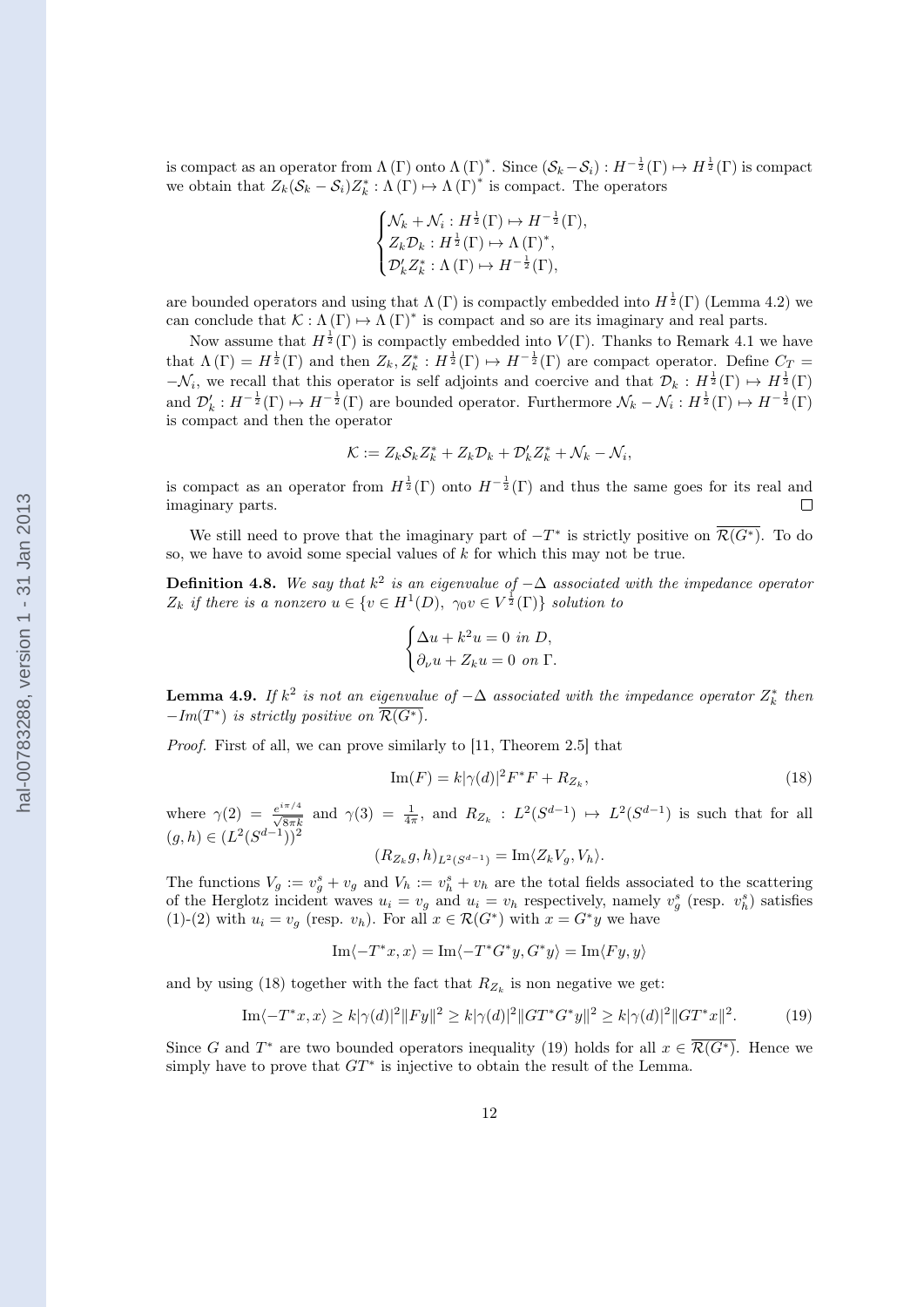<span id="page-12-0"></span>The operators  $A^{\infty}: H^{\frac{1}{2}}(\Gamma) \mapsto L^2(S^{d-1})$  and  $(Z_k + n_e)^{-1} : \Lambda(\Gamma)^* \mapsto H^{\frac{1}{2}}(\Gamma)$  are injective, therefore, [\(17\)](#page-9-0) implies that G is also injective. Hence if  $T^*$  is injective,  $GT^*$  will also be injective. Let us prove that in fact T and then  $T^*$  are isomorphisms. From Lemma [4.7,](#page-10-0) the operator T is of Fredholm type and index zero, hence we simply have to prove that it is injective to deduce that it is an isomorphism. By [\(14\)](#page-7-0), the injectivity of T is equivalent to the injectivity of  $(Z_kH_0 + H_1)^*$ , take  $q \in \Lambda(\Gamma)$  such that  $(Z_k H_0 + H_1)^* q = 0$ , expression [\(12\)](#page-7-0) leads to

$$
\int_{\Gamma} e^{-ik\hat{x}y} Z_k^* q(y) ds(y) + \int_{\Gamma} \frac{\partial e^{-ik\hat{x}y}}{\partial \nu(y)} q(y) ds(y) = 0.
$$

The left-hand side of this expression is the far field pattern associated to

$$
v_{+} := SL_{k}(Z_{k}^{*}q) + DL_{k}(q) = 0 \quad \text{in } \Omega.
$$

Let us also define

$$
v_- := SL_{k}(Z_k^*q) + DL_{k}(q) \quad \text{in } D.
$$

Rellich's Lemma implies that  $v_+ = 0$  outside D and thanks to the jump conditions for the single and double layer potentials (see [\[14\]](#page-20-0) for example) we have on Γ:

$$
\begin{cases} v_- = v_- - v_+ = -q, \\ \partial_\nu v_- = \partial_\nu v_- - \partial_\nu v_+ = Z_k^* q. \end{cases}
$$

The assumption on  $k^2$  implies that  $v = 0$  inside D and therefore  $q = 0$ . We finally get that  $T^*$ is an isomorphism, which concludes the proof.  $\Box$ 

We are now in position to state the main Theorem of this paper.

Theorem 4.10. If one of the two assumptions is fulfilled:

- 1. the space  $V(\Gamma)$  is compactly embedded into  $H^{\frac{1}{2}}(\Gamma)$ ,
- 2. the space  $H^{\frac{1}{2}}(\Gamma)$  is compactly embedded into  $V(\Gamma)$ ,

then provided that  $k^2$  is not an eigenvalue of  $-\Delta$  associated to the impedance condition  $Z_k^*$  we have: 1

$$
\mathcal{R}(G) = \mathcal{R}(F_{\#}^{\frac{1}{2}})
$$
\n<sup>(20)</sup>

and

$$
z \in D \Longleftrightarrow \phi_z \in \mathcal{R}(F_{\#}^{\frac{1}{2}}). \tag{21}
$$

Proof. Under these assumptions the results of Lemmas [4.6, 4.7](#page-10-0) and [4.9](#page-11-0) hold which means that the factorization of the far field operator satisfies all the requirements of [\[11,](#page-20-0) Theorem 2.15]. Thus  $\mathcal{R}(G) = \mathcal{R}(F_{\#}^{\frac{1}{2}})$  and we can conclude using Lemma [4.5.](#page-9-0)  $\Box$ 

**Remark 4.11.** Identity (20) and the decomposition  $G = A^{\infty} (Z_k + n_e)^{-1}$  implies that we can replace the family  $(\phi_z)_{z \in \mathbb{R}^d}$  by any family of functions  $(\psi_z)_{z \in \mathbb{R}^d}$  satisfying:

$$
z \in D \Longleftrightarrow \psi_z \in \mathcal{R}(A^{\infty}).
$$
\n<sup>(22)</sup>

An example of these functions is given by the far field pattern of a dipole located at point z with polarization p defined by  $\psi_{z,p}(\hat{x}) = p \cdot \hat{x} \phi_z(\hat{x})$ . These are the farfields associated with  $x \mapsto p \cdot \nabla_x G_k(x - z).$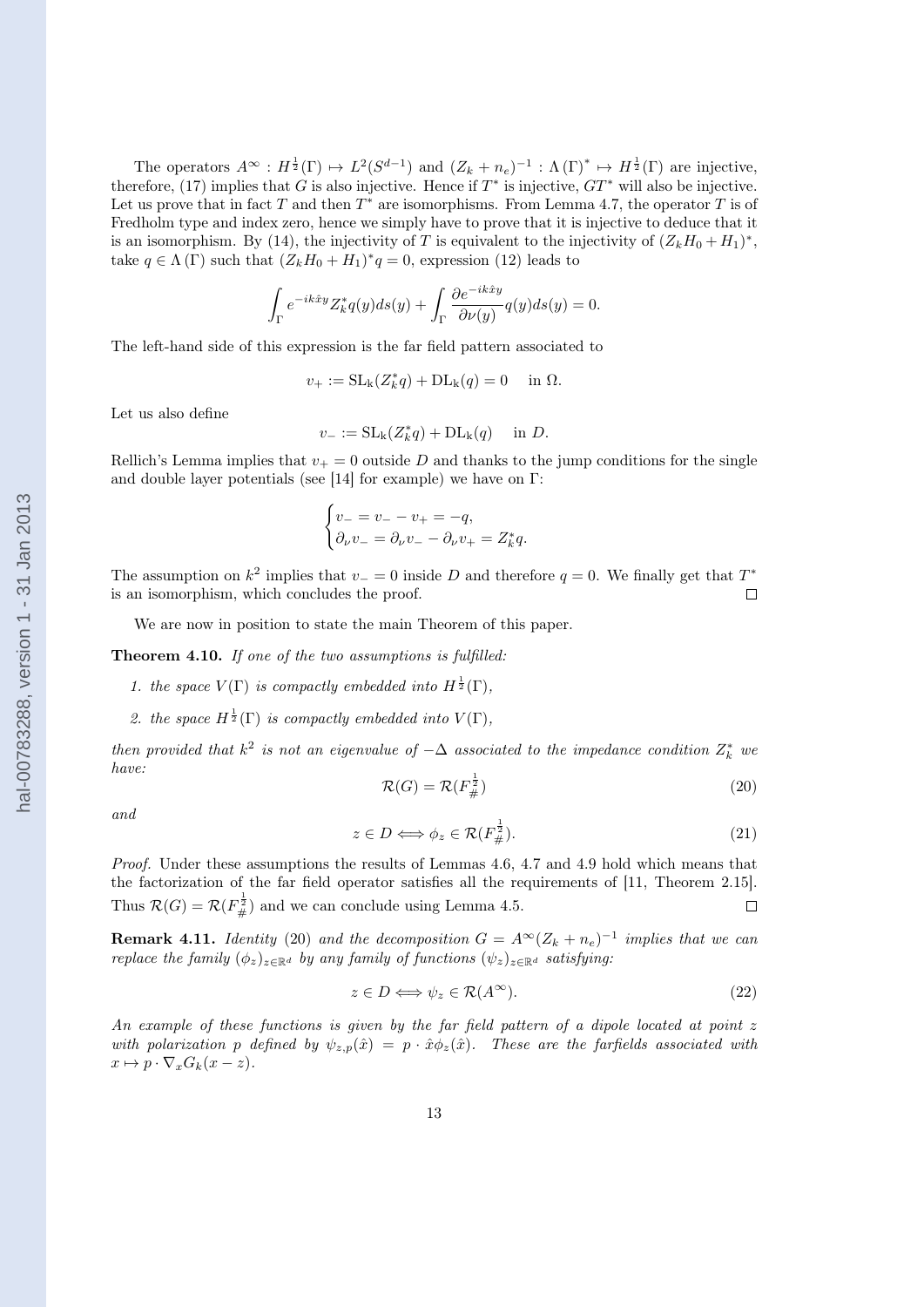<span id="page-13-0"></span>**Remark 4.12.** In the intermediate case, when none of the compact embeddings  $(V(\Gamma) \subset H^{\frac{1}{2}}(\Gamma)$ or  $H^{\frac{1}{2}}(\Gamma) \subset V(\Gamma)$  hold, the principal part of operator T fails to be positive. As a matter of fact we are not able to link the range of G with the range of  $F_{\#}^{\frac{1}{2}}$ .

To complement this work we should verify that most of the time  $k^2$  is not an eigenvalue of  $-\Delta$  associated to the impedance operator  $Z_k^*$ .

**Theorem 4.13.** Assume that  $Z_k^*$  depends analytically on  $k \in \mathbb{C}$ . Under one of the assumptions of Theorem [4.10,](#page-12-0) the set of eigenvalues of  $-\Delta$  associated to the impedance operator  $Z_k^*$  is discrete and the only possible accumulation point is  $+\infty$ .

Proof. In order to prove that, we use the Analytic Fredholm Theorem ([\[6,](#page-20-0) Theorem 8.19]). If  $-k^2$  is not a Dirichlet eigenvalue in D we can define the interior Dirichlet-to-Neumann map  $n_i(k)$ :  $H^{\frac{1}{2}}(\Gamma) \mapsto H^{-\frac{1}{2}}(\Gamma)$  for  $g \in H^{\frac{1}{2}}(\Gamma)$  by  $n_i(k)g = \partial_\nu u$  where u is the unique solution to the Helmholtz' equation in D with  $u = g$  on  $\Gamma$ . If  $Z_k^* + n_i(k)$  is injective, then  $-k^2$  is not an eigenvalue associated with  $Z_k^*$ . In the remaining of the proof, we show that  $Z_k^* + n_i(k)$  fails to be injective only for k in a discrete set of  $(0, +\infty)$ .

Let  $k_0$  be a complex number such that:  $k_0^2 = i$ , and assume that the embedding of  $V(\Gamma)$  into  $H^{\frac{1}{2}}(\Gamma)$  is compact. Then,

$$
Z_k^* + n_i(k) = T_k + n_i(k) - n_i(k_0),
$$
\n(23)

where  $T_k : V^{\frac{1}{2}}(\Gamma) \mapsto V^{-\frac{1}{2}}(\Gamma)$  is defined by

$$
T_k := Z_k^* + n_i(k_0).
$$

Let us prove that  $T_k$  is an isomorphism. Following the lines of the proof of points 2 and 3 of Corollary [3.5](#page-5-0) one easily observe that  $T_k$  is Fredholm with index 0. Let us prove that  $T_k$ :  $V^{\frac{1}{2}}(\Gamma) \mapsto V^{-\frac{1}{2}}(\Gamma)$  is injective. Take  $g \in V^{\frac{1}{2}}(\Gamma)$  such that  $T_k g = 0$  and  $u_g \in H^1(D)$  such that

$$
\begin{cases} \Delta u_g + k_0^2 u_g = 0 \text{ in } D, \\ u_g = g \text{ on } \Gamma. \end{cases}
$$

Then  $\partial_{\nu} u_g = n_i(k_0)g = -Z_k^* u_g$  and Green's formula yields:

$$
\int_D |\nabla u_g|^2 dx - k_0^2 \int_D |u_g|^2 dx + \langle Z_k^* u_g, u_g \rangle = 0.
$$

By taking the imaginary part of this last equation we have:

$$
\operatorname{Im}(k_0^2) \int_D |u_g|^2 dx - \operatorname{Im}\langle Z_k^* u_g, u_g \rangle = 0.
$$

Since we supposed that  $\text{Im}(Z_k) \geq 0$  and  $k_0^2 = i$ , we get

$$
\int_D |u_g|^2 dx = 0,
$$

which gives  $g = 0$  and  $T_k$  is an isomorphism. From (23) we have:

$$
Z_k + n_i(k) = T_k(I + T_k^{-1}(n_i(k) - n_i(k_0)))
$$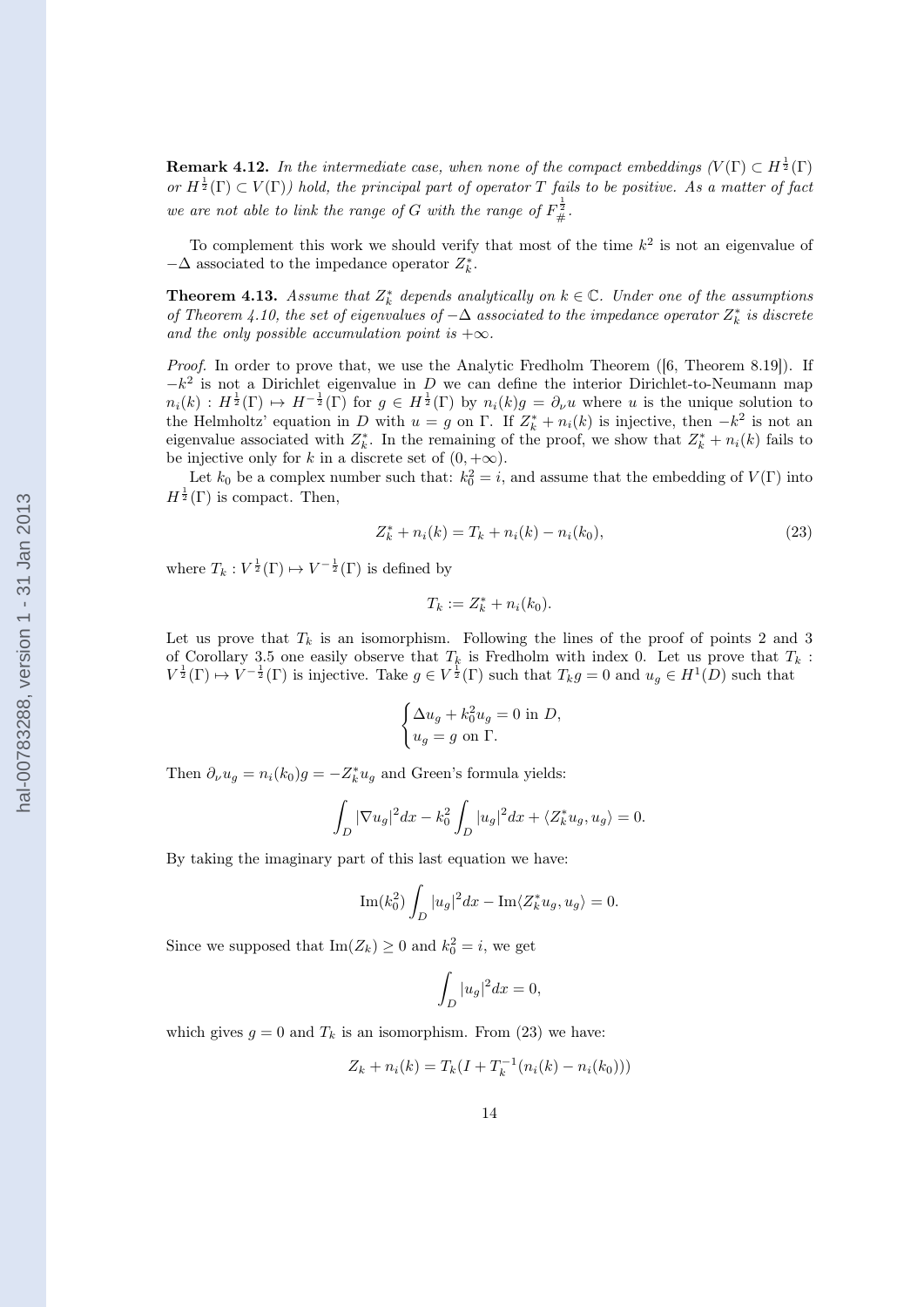and then  $Z_k + n_i(k) : V^{\frac{1}{2}}(\Gamma) \mapsto V^{-\frac{1}{2}}(\Gamma)$  is injective if and only if the operator

$$
I + T_k^{-1}(n_i(k) - n_i(k_0)) : V^{\frac{1}{2}}(\Gamma) \mapsto V^{\frac{1}{2}}(\Gamma),
$$

is injective. The parameter dependent family of operators  $n_i(k)$  depends analytically on k over the complement of the Dirichlet eigenvalue in  $D$  and we supposed that  $Z_k^*$  depends analytically on k then  $T_k^{-1}(n_i(k) - n_i(k_0))$  depends analytically on k. Since this operator is bounded from  $H^{\frac{1}{2}}(\Gamma) \mapsto V^{\frac{1}{2}}(\Gamma)$  this operator is a compact operator from  $V^{\frac{1}{2}}(\Gamma) \mapsto V^{\frac{1}{2}}(\Gamma)$ . Thus we can apply the the analytic Fredholm Theorem to

$$
I + T_k^{-1}(n_i(k) - n_i(k_0)).
$$

For  $k = k_0$  this operator is injective and then one can conclude that  $I + T_k^{-1}(n_i(k) - n_i(k_0))$  is injective except for a discrete a discrete set of k. Thus the set of the eigenvalues of  $-\Delta$  associated to the impedance condition  $Z_k^*$  is discrete with  $+\infty$  for only possible accumulation point.

 $\Box$ 

# 5 Numerical tests for second order surface operators

Motivated by models for thin coatings we consider in this section impedance operators of the form

$$
Z_k = \text{div}_{\Gamma} \mu \nabla_{\Gamma} - \lambda \tag{24}
$$

where  $(\mu, \lambda) \in (L^{\infty}(\Gamma))^2$  depend analytically on k with non positive imaginary parts and where the real part of  $\mu$  is positive definite or negative definite. Then, Theorems [4.10](#page-12-0) and [4.13](#page-13-0) apply and except for a discrete set of wave numbers  $k$ , the following equation

$$
F_{\#}^{\frac{1}{2}}g_z = \phi_z,\tag{25}
$$

has a solution if and only if  $z \in D$  whenever  $\phi_z$  is a valid right-hand side to apply Theorem [4.10](#page-12-0) (see Remark [4.11\)](#page-12-0). We shall give in the following some two dimensional numerical experiments that show how this test behaves when the far-field data are given by an obstacle characterized by a generalized impedance boundary condition of the form (24).

#### 5.1 Numerical setup and regularization procedure

Here we identify the unit sphere  $S^1$  of  $\mathbb{R}^2$  with the interval  $[0, 2\pi]$ . The data set we consider is not the operator F itself but a discrete version that we represent by the matrix  $\mathbb{U}_n$  :=  $(u_{ij}^n)_{1 \leq i \leq n, 1 \leq j \leq n}$  where  $u_{ij}^n$  is an approximation of  $u^{\infty} \left( \frac{2\pi(i-1)}{n} \right)$  $\frac{(i-1)}{n}, \frac{2\pi(j-1)}{n}$  $\left(\frac{j-1}{n}\right)$ . For  $\hat{\theta} \in S^1$ ,  $u^{\infty}(., \hat{\theta})$  is the far field associated to  $u_s$  which is the unique solution of [\(1\)](#page-1-0)-[\(2\)](#page-1-0) with  $u_i$  defined for  $x \in \mathbb{R}^2$ by  $u_i(x) := e^{ik\hat{\theta} \cdot x}$ .

In practice, the matrix  $\mathbb{U}_n$  contains the values of a synthetic far field computed with a finite element method. We also contaminate these data by adding some random noise and build a noisy far field matrix  $\mathbb{U}_n^{\delta} := (u_{ij}^{n,\delta})_{1 \leq i \leq n, 1 \leq j \leq n}$  where

$$
u_{ij}^{n,\delta} = u_{ij}^n (1 + \eta (X_1^{ij} + i X_2^{ij}))
$$

for  $\eta > 0$  and  $(X_k^{ij})_{1 \leq i \leq n, l \leq j \leq n, k \in \{1,2\}}$  are uniform random variables on  $[-1,1]$ . We denote by  $\Phi_z^n \in \mathbb{C}^n$  the vector defined  $1 \leq i \leq n$ ,  $\Phi_z^n(i) = \phi_z(\frac{2\pi i}{n})$  where  $\phi_z$  is a valid right-hand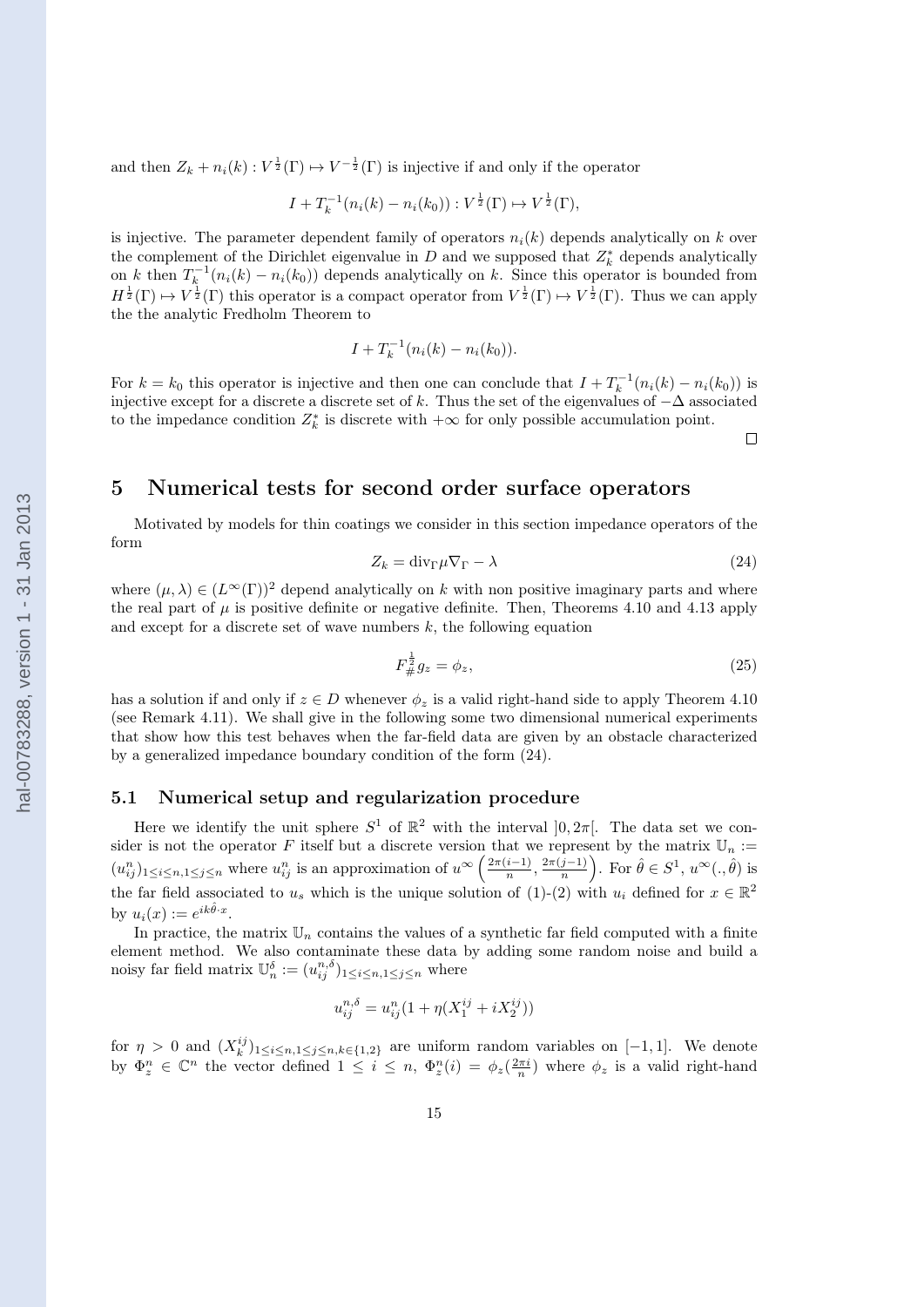side to apply Theorem [4.10](#page-12-0) (see Remark [4.11\)](#page-12-0). We define the real symmetric matrix  $(\mathbb{U}_n^{\delta})_{\#}$  :=  $|\text{Re}(\mathbb{U}_n^{\delta})| + |\text{Im}(\mathbb{U}_n^{\delta})|$  and denote by  $(e_i^n, \lambda_i^n)_{1 \leq i \leq n}$  its eigenvectors and eigenvalues. Since this matrix is positive its eigenvalues are positive, we assume in addition that they are non zero. Then, Theorem [4.10](#page-12-0) and the Picard criterion suggest to use the function

$$
z \mapsto \left(\sum_{j=1}^{n} \frac{1}{\lambda_j^n} |(e_j^n, \phi_z^n)|^2\right)^{-1} \tag{26}
$$

as an indicator function for the obstacle  $D$  since it should have small values for any  $z$  outside the obstacle D and greater values for z inside D. The far field operator F is compact, the values  $\lambda_j^n$ are very small for large  $j$  in  $\mathbb N$  and then the computation of this indicator function is unstable. Thus we prefer to use the function:

$$
w_n(z) := \left(\sum_{j=1}^n \frac{\lambda_j^n}{(\alpha_n + \lambda_j^n)^2} |(e_j^n, \phi_z^n)|^2\right)^{-1},\tag{27}
$$

where  $\alpha_n$  is the regularization coefficient. We remark that  $w_n(z)$  is nothing but the inverse of the squared norm of the unique solution to the discrete problem with Tikhonov regularization

$$
(\alpha_n I + (\mathbb{U}_n^{\delta})_{\#})g_n(z) = (\mathbb{U}^{\delta})_{\#}^{\frac{1}{2}} \phi_z^n.
$$

The regularization coefficient  $\alpha_n$  is chosen by using the Morozov discrepancy principle which is: choose  $\alpha_n$  as the unique solution of find  $\alpha \in (0, \delta_n \lambda_1^n]$  such that

$$
\|(\mathbb{U}_n^{\delta})_{\#}^{\frac{1}{2}}g_n(z)-\phi_z^n\|_{L^2(S^1)}=\delta_n\|g_n(z)\|_{L^2(S^1)}
$$

or equivalently

$$
\sum_{j=1}^n\frac{\alpha^2-\delta_n^2|\lambda_j^n|}{|\alpha+\lambda_j^n|^2}|(e_j^n,\phi_z^n)|^2=0,
$$

where  $\delta_n > 0$  is a bound on the noise on the operator  $F_{\#}^{1/2}$  and the right hand side  $\phi_z$ . It has been proven in [\[10\]](#page-20-0) (see also [\[17\]](#page-20-0)) that the function  $w_n(z)$  is an indicator function of D when n tends to infinity and the noise  $\delta_n$  to 0.

#### 5.2 Numerical experiments

Let  $w_n(z)$  be the function given by (27) whith the test function  $\phi_z = \psi_z / ||\psi_z||_{L^2}$  with  $\phi_z(\hat{x}) =$  $e^{-ik\hat{x}\cdot z}$  and  $w_{n,\text{dipole}}^{\theta}(z)$  the function given by (27) when  $\phi_z = \psi_z / ||\psi_z||_{L^2}$  with  $\psi_z(\hat{x}) = p(\theta)$ .  $\hat{x}e^{-ik\hat{x}\cdot z}$ , with  $p(\theta) = (\cos(\theta), \sin(\theta))^t$ . We choose to take 4 directions of the polarization p and we define

$$
w_{n,\text{dipole}}(z) := \min_{\theta \in \{0, \pi/4, 3\pi/4, \pi\}} w_{n,\text{dipole}}^{\theta}(z).
$$

Remark that thanks to the linearity of the farfield equation, taking  $\theta$  in the interval  $[0, \pi]$  is equivalent to take it in  $[0, 2\pi]$ . We finally plot the values of

$$
W_n(z) := w_n(z) + w_{n,\text{dipole}}(z)
$$

in order to determine the indicator function of the scatterer. We refer to [\[3, 1\]](#page-19-0) for a discussion on this choice of indicator function based on the analysis of impedance boundary conditions for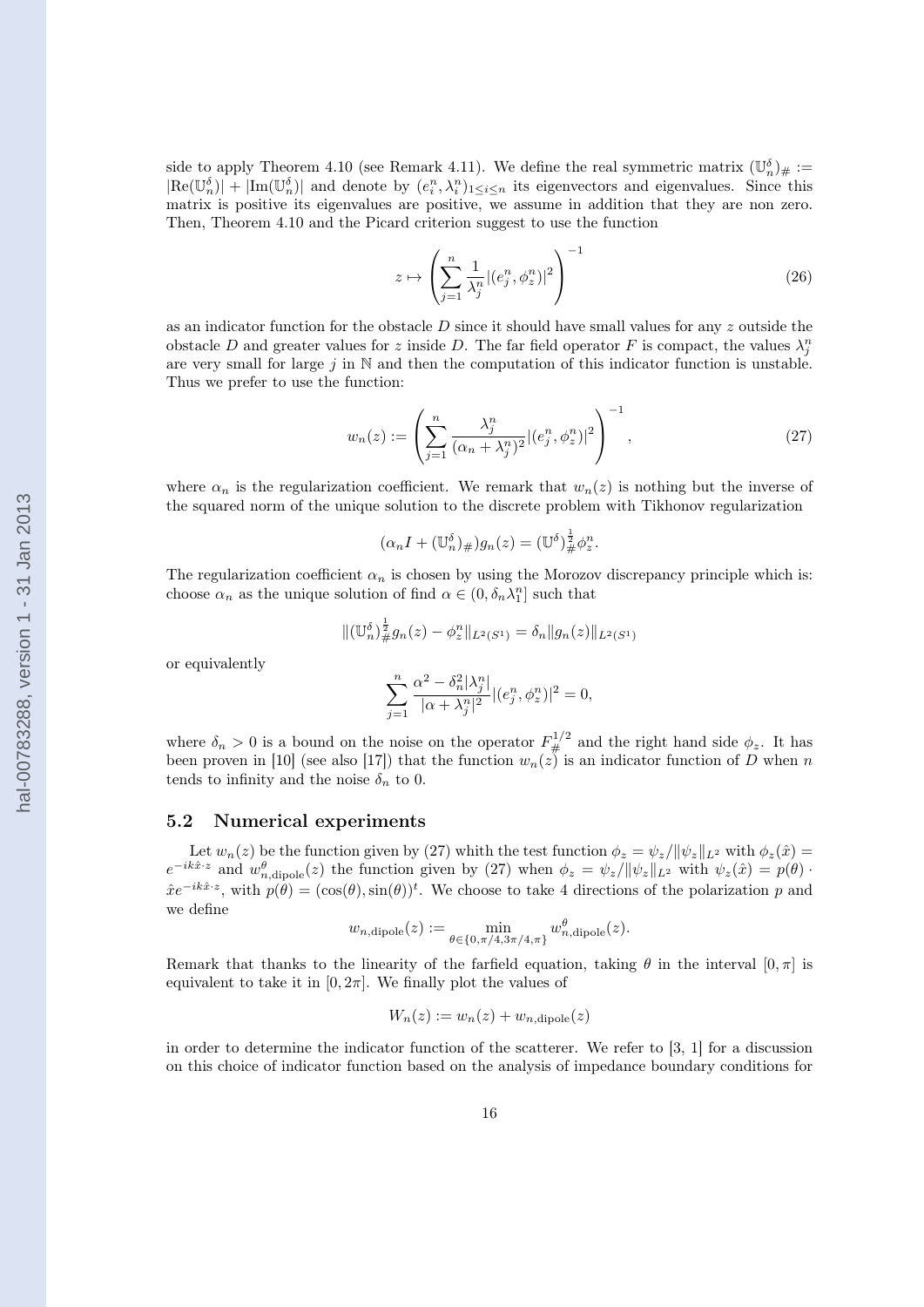

Figure 1: Comparison of different right-hand sides, with  $\mu = 0.1$ ,  $\lambda = 0$ ,  $k = 2$  and no noise.



Figure 2: Reconstruction of a convex geometry for several  $\mu$ ,  $k = 2$  with 1% of noise.

cracks. Numerical illustration of the importance of this choice is given by Figure 1 where we compare the plots of  $w_n$ ,  $w_{n,\text{dipole}}$  and  $W_n$  for  $\mu = 0.1$ . The reconstruction provided by  $W_n$  is much better than the two others. The searched domain (the black line on the plot) is given by

$$
\partial D = \{ (\cos(t) + 0.65 \cos(2t), 1.5 \sin(t)), 0 \le t \le 2\pi \}. \tag{28}
$$

The green line represents the isoline of the function  $W_n(z)$  that visually fits better the unknown shape  $\partial D$ . The size of D is of the order of one wavelength when the wavenumber k is equal to 2. The sampling domain is the square  $[-3, 3]^2$  which is discretized with  $80 \times 80$  points z. Finally, we take  $n = 50$ , which means that we send 50 incident waves uniformly distributed on the unit circle and we observe the far field at all these directions. For noisy data, we take  $\eta = 1\%$ . We restrict ourselves to the cases  $\lambda = 0$  but the results for  $\lambda \neq 0$  are similar.

Figures 2 and [3](#page-17-0) show the influence of the generalized impedance coefficient  $\mu$  on two different geometries: the first one is convex and is an ellipse of semi-minor axis 1 and semi-major axis 2, the second is the non-convex obstacle (Kite shape) given by (28). For large values and small values of  $\mu$  ( $\mu = 10$  and  $\mu = 0.01$ ) the reconstruction is quite satisfactory (see Figures 2(c), [3\(c\),](#page-17-0)  $2(a)$  and  $3(a)$ ) while for an intermediate value ( $\mu = 0.1$ ) the reconstruction is poorer (see Figures 2(b) and [3\(b\)\)](#page-17-0). Let us also mention that the noiseless reconstruction (Figure 1(c)) for  $\mu = 0.1$ is quite accurate which means that in this case the reconstruction is sensitive to the noise. A possible explanation is that the test functions  $\phi_z$  we use are not well-suited to this case. Figure [4](#page-17-0) shows the influence of the frequency, these figures should be compared to the Figure [3\(b\)](#page-17-0) and, as we would expect, we increase the precision of the reconstruction by increasing the frequency.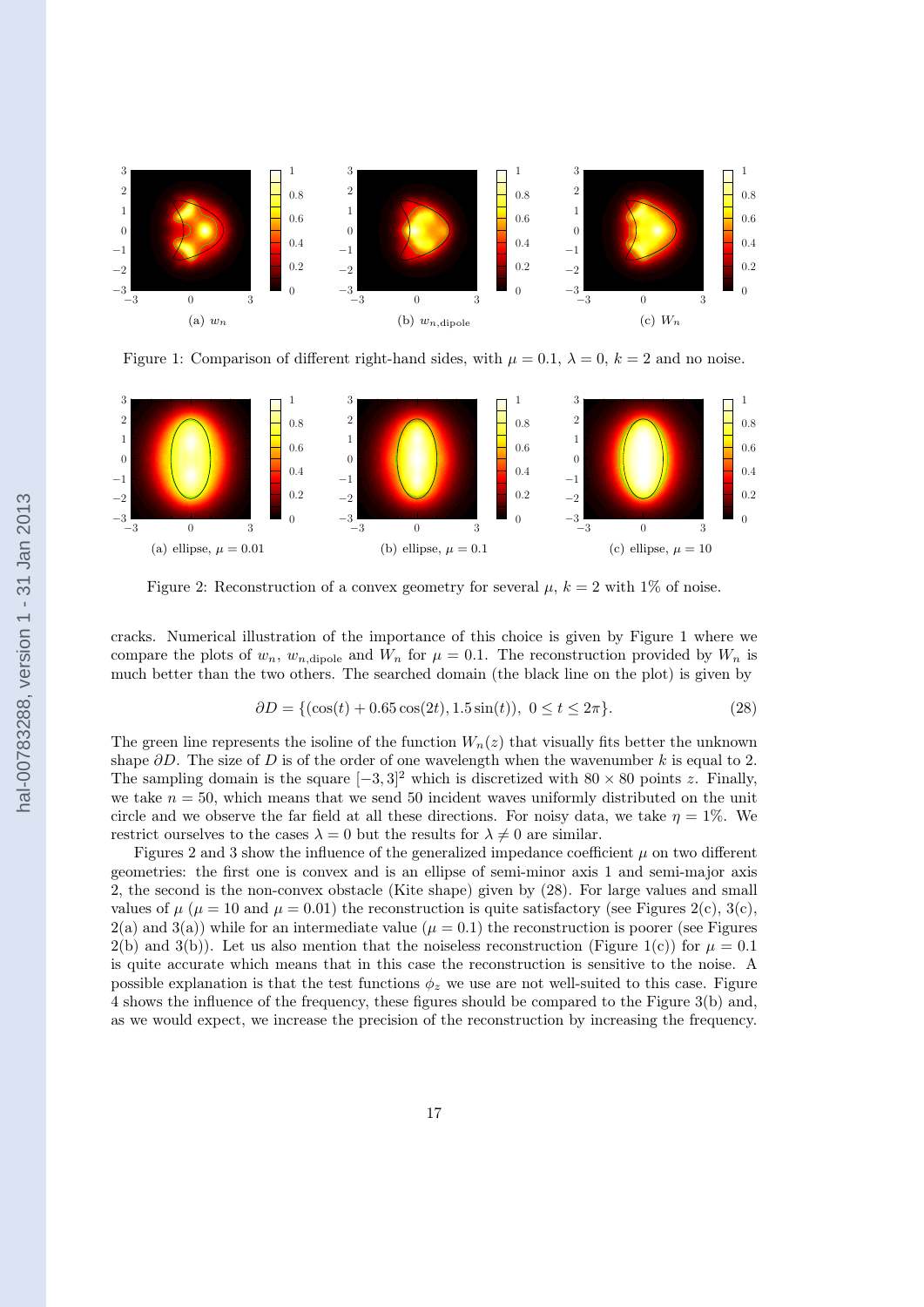<span id="page-17-0"></span>

Figure 3: Reconstruction of a non-convex geometry for several  $\mu$ ,  $k = 2$  with 1% of noise.



Figure 4: Reconstruction of a non-convex geometry for several  $k, \mu = 0.1$  with 1% of noise.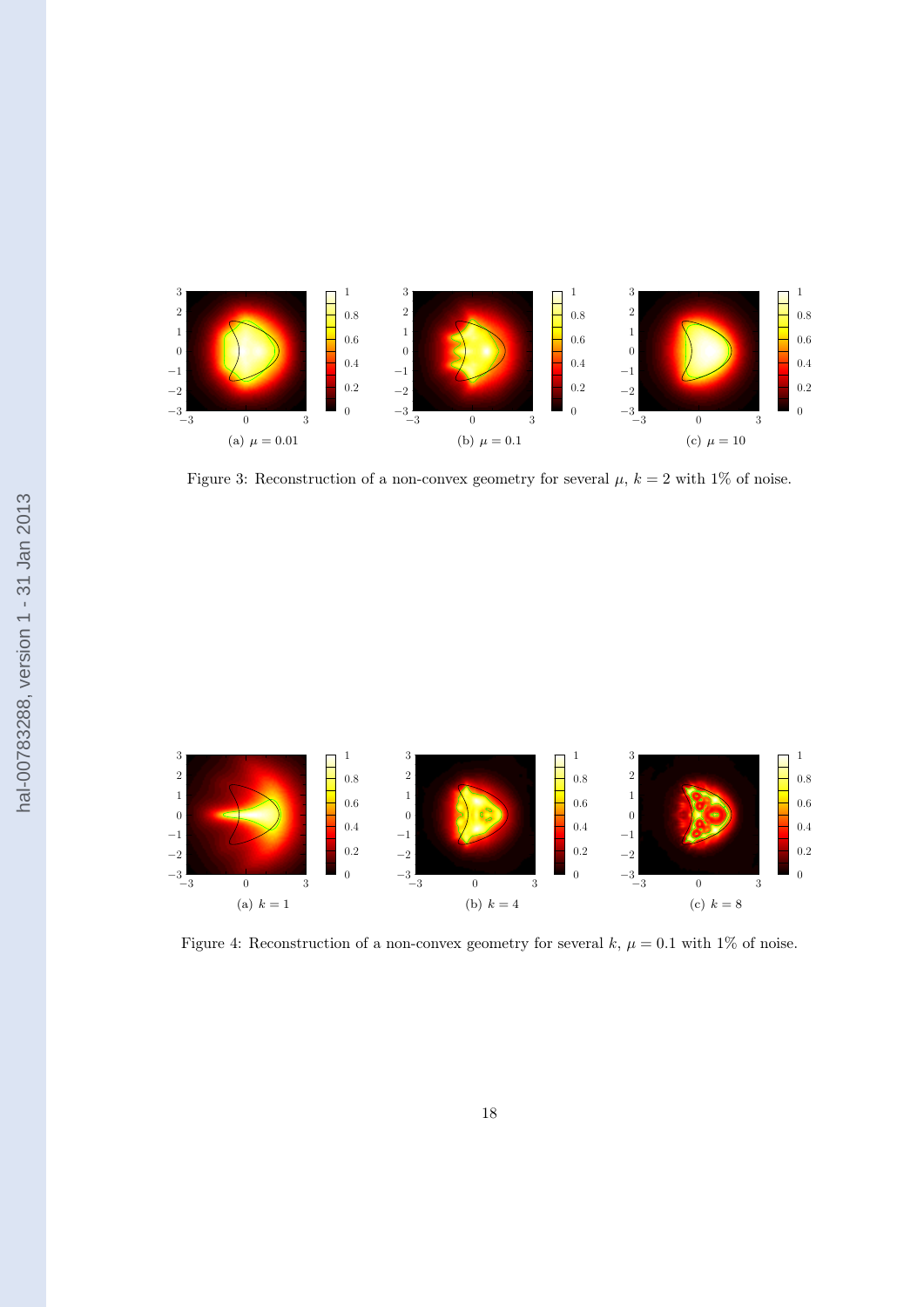# Appendix

*Proof of Proposition [3.4.](#page-5-0)* Let us denote by  $B_r$  an open ball of radius r which contains  $\overline{D}$ . The exterior Dirichlet-to-Neumann map on  $\partial B_r$ ,  $S_r$ :  $H^{\frac{1}{2}}(\partial B_r) \mapsto H^{-\frac{1}{2}}(\partial B_r)$  is defined for  $g \in$  $H^{\frac{1}{2}}(\partial B_r)$  by  $S_r g = \partial_r u^e|_{\partial B_r}$  where  $u^e$  is the outgoing solution of the Helmholtz' equation outside  $B_r$  and  $u^e = g$  on  $\partial B_r$ . Thanks to the appendix of [\[12\]](#page-20-0) for  $d = 2$  and [\[15,](#page-20-0) Theorem 2.6.4] for  $d = 3$  we recall that the operator  $S_r$  satisfies

$$
\text{Re}\langle S_r u, u \rangle \le 0, \ \forall u \in H^{\frac{1}{2}}(\partial B_r), \tag{29}
$$

$$
\operatorname{Im}\langle S_r u, u \rangle \ge 0, \ \forall u \in H^{\frac{1}{2}}(\partial B_r). \tag{30}
$$

Let us denote  $\Omega_r := (\mathbb{R}^3 \setminus \overline{D}) \cap B_r$  and define the bounded operator  $A_r : H^{\frac{1}{2}}(\Gamma) \mapsto H^1(\Omega_r)$  for  $g \in H^{\frac{1}{2}}(\Gamma)$  by  $A_r g := u_r$  where  $u_r$  is the unique solution of:

$$
\begin{cases}\n\Delta u_r + k^2 u_r = 0 \text{ in } \Omega_r, \\
u_r = g \text{ on } \Gamma, \\
\partial_r u_r = S_r u_r \text{ on } \partial B_r.\n\end{cases}
$$
\n(31)

Let us introduce  $C_e: H^{\frac{1}{2}}(\Gamma) \mapsto H^{-\frac{1}{2}}(\Gamma)$  and  $K_e: H^{\frac{1}{2}}(\Gamma) \mapsto H^{-\frac{1}{2}}(\Gamma)$  defined by

$$
\langle C_e f, g \rangle = (A_r f, A_r g)_{H^1(\Omega_r)} - \langle S_r f, g \rangle,
$$

and

$$
\langle K_e f, g \rangle = (k^2 + 1) \int_{\Omega_r} A_r f \overline{A_r g} dx,
$$

for all  $(f,g) \in H^{\frac{1}{2}}(\Gamma) \times H^{\frac{1}{2}}(\Gamma)$ . Using Green's formula and the Helmholtz' equation satisfied by  $A_r f$  and  $A_r g$  in  $\Omega_r$ , we prove that

$$
n_e = -C_e + K_e.
$$

Let us prove that  $C_e$  has a coercive real part and that  $K_e$  is compact. Remark that

$$
\operatorname{Re}\langle C_e f, f \rangle = \|A_r f\|_{H^1(\Omega_r)}^2 - \operatorname{Re}\langle S_r f, f \rangle,\tag{32}
$$

but  $\text{Re}\langle S_r f, f \rangle \leq 0$  by (29). The range of  $A_r$  is given by:

$$
\mathcal{R}(A_r) = \{ u \in H^1(\Omega_r), \ \Delta u + k^2 u = 0 \text{ and } S_r u = \partial_\nu u \text{ on } \partial B_r \},
$$

and this space is a closed subspace of  $H^1(\Omega_r)$ . Hence, since  $A_r$  is injective there exists  $C > 0$ such that

$$
||A_r f||_{H^1(\Omega_r)} \geq C||f||_{H^{\frac{1}{2}}(\Gamma)}, \ \forall f \in H^{\frac{1}{2}}(\Gamma).
$$

In regard of  $(32)$ , we deduce that  $C_e$  has a coercive real part. We also have

$$
\operatorname{Im}\langle C_e f, g \rangle = -\operatorname{Im}\langle S_r f, g \rangle \le 0
$$

by (30).

To conclude remark that  $A_r : H^{\frac{1}{2}}(\Gamma) \to H^1(B_r)$  is bounded, and since the embedding of  $H^1(\Omega_r)$  into  $L^2(\Omega_r)$  is compact,  $K_e: H^{\frac{1}{2}}(\Gamma) \mapsto H^{-\frac{1}{2}}(\Gamma)$  is compact.  $\Box$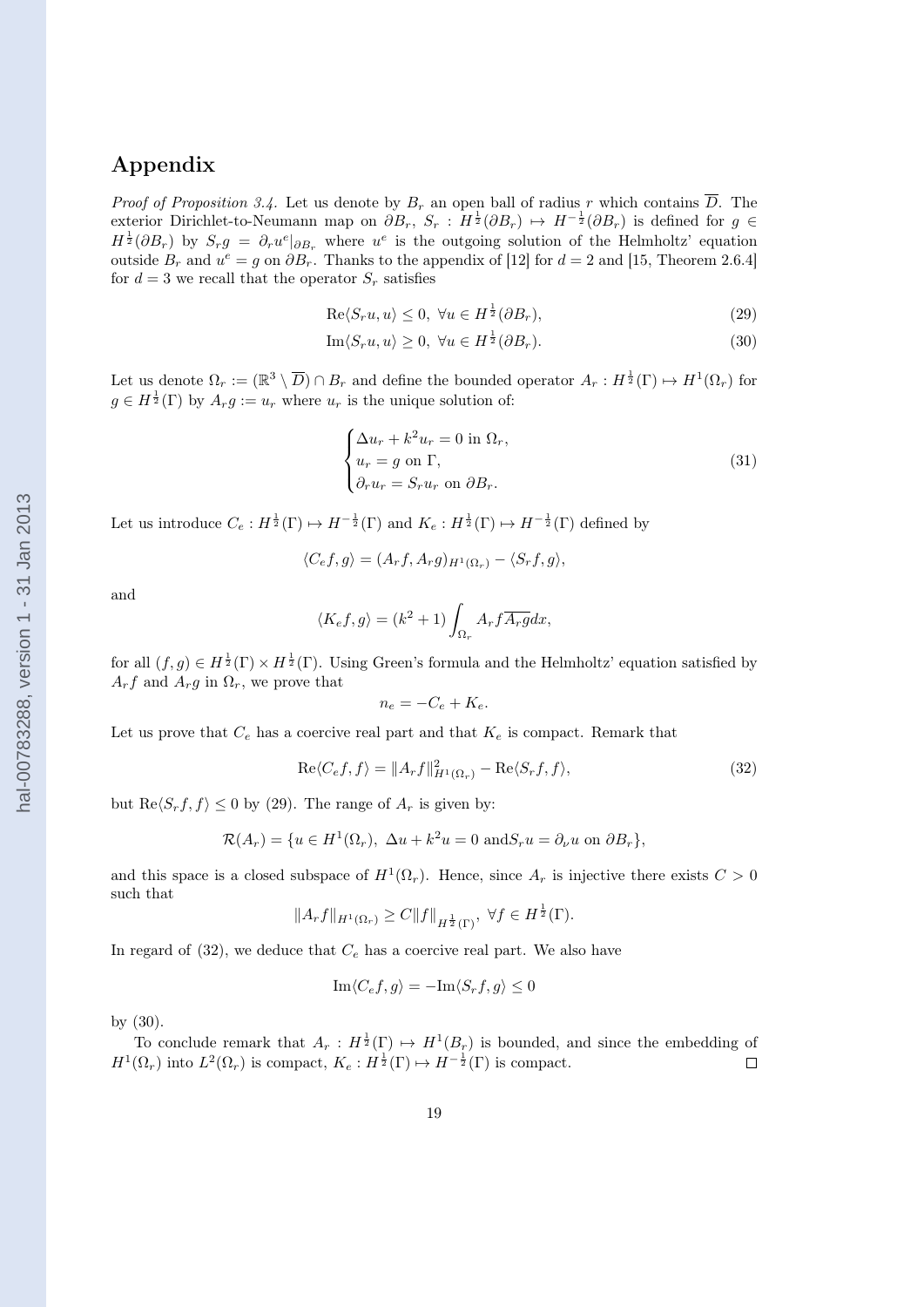<span id="page-19-0"></span>*Proof of lemma [4.2.](#page-8-0)* Let us prove that this space is dense into  $V^{\frac{1}{2}}(\Gamma)$ . Take  $x \in V^{\frac{1}{2}}(\Gamma)$  and  $\epsilon > 0$ . The space  $L^2(\Gamma)$  is densely embedded in  $V^{-\frac{1}{2}}(\Gamma)$  and then there exists  $y_{\epsilon} \in L^2(\Gamma)$  such that:  $\epsilon$ 

$$
||(Z_k + n_e)^* x - y_\epsilon||_{V^{-\frac{1}{2}}(\Gamma)} \leq \frac{\epsilon}{||(Z_k + n_e)^{-1})^*||_{\mathcal{L}(V^{-\frac{1}{2}}(\Gamma), V^{\frac{1}{2}}(\Gamma))}}
$$

where for any Hilbert space  $E, \mathcal{L}(E, E^*)$  is the space of linear and bounded applications from E to E<sup>\*</sup>. Thus we have for  $z_{\epsilon} := ((Z_k + n_e)^{-1})^* y_{\epsilon}$ 

$$
||x-z_{\epsilon}||_{V^{\frac{1}{2}}(\Gamma)} \le ||((Z_k+n_e)^{-1})^*||_{\mathcal{L}(V^{-\frac{1}{2}}(\Gamma),V^{\frac{1}{2}}(\Gamma))} ||(Z_k+n_e)^*x-y_{\epsilon}||_{V^{-\frac{1}{2}}(\Gamma)},
$$

and we get

$$
||x - z_{\epsilon}||_{V^{\frac{1}{2}}(\Gamma)} \leq \epsilon.
$$

But  $z_{\epsilon} \in V^{\frac{1}{2}}(\Gamma)$  since  $y_{\epsilon} \in L^2(\Gamma)$  and we have

$$
Z_k^* z_{\epsilon} = (Z_k + n_e)^* z_{\epsilon} - n_e^* z_{\epsilon} = y_{\epsilon} - n_e^* z_{\epsilon} \in H^{\frac{1}{2}}(\Gamma).
$$

Hence we obtain the density result.

Assume that  $V(\Gamma)$  is compactly embedded into  $H^{\frac{1}{2}}(\Gamma)$  and let us prove that  $\Lambda(\Gamma)$  is also compactly embedded into  $V^{\frac{1}{2}}(\Gamma)$ . Let  $(x_n)_{n\in\mathbb{N}}$  be bounded a sequence in  $\Lambda(\Gamma)$ . We have

$$
\begin{split} \left\| (Z_k + n_e)^* x_n \right\|_{H^{-\frac{1}{2}}(\Gamma)}^2 &\le \left( \left\| Z_k^* x_n \right\|_{H^{-\frac{1}{2}}(\Gamma)} + \left\| n_e^* x_n \right\|_{H^{-\frac{1}{2}}(\Gamma)} \right)^2, \\ &\le 2 \max \left( 1, \left\| n_e \right\|_{\mathcal{L}\left(H^{\frac{1}{2}}(\Gamma), H^{-\frac{1}{2}}(\Gamma)\right)} \right) \left( \left\| Z_k^* x_n \right\|_{H^{-\frac{1}{2}}(\Gamma)}^2 + \left\| x_n \right\|_{H^{\frac{1}{2}}(\Gamma)}^2 \right), \end{split}
$$

and then  $(Z_k + n_e)^* x_n$  is bounded in  $H^{-\frac{1}{2}}(\Gamma)$ . Using that  $H^{-\frac{1}{2}}(\Gamma)$  is compactly embedded into  $V^{-\frac{1}{2}}(\Gamma)$  we get that (up to a subsequence)  $(Z_k + n_e)^* x_n$  converges into  $V^{-\frac{1}{2}}(\Gamma)$ . Thus using that  $((Z_k + n_e)^*)^{-1} : V^{-\frac{1}{2}}(\Gamma) \mapsto V^{\frac{1}{2}}(\Gamma)$  is bounded we get that  $x_n$  (up to a subsequence) converges into  $V^{\frac{1}{2}}(\Gamma)$ .

$$
\Box
$$

## References

- [1] F. Ben Hassen, Y. Boukari, and H. Haddar. Application of the linear sampling method to identify cracks with impedance boundary conditions. Inverse Problems in Science and Engineering, pages 1–25, 2012.
- [2] A. Bendali and K. Lemrabet. The effect of a thin coating on the scattering of a timeharmonic wave for the helmholtz equation. SIAM J. Appl. Math., 56:1664–1693, December 1996.
- [3] Y. Boukari and H. Haddar. The Factorization method applied to cracks with impedance boundary conditions. Submitted, 2013.
- [4] L. Bourgeois, N. Chaulet, and H. Haddar. On simultaneous identification of the shape and generalized impedance boundary condition in obstacle scattering. SIAM J. Sci. Comput., 34(3), 2012.